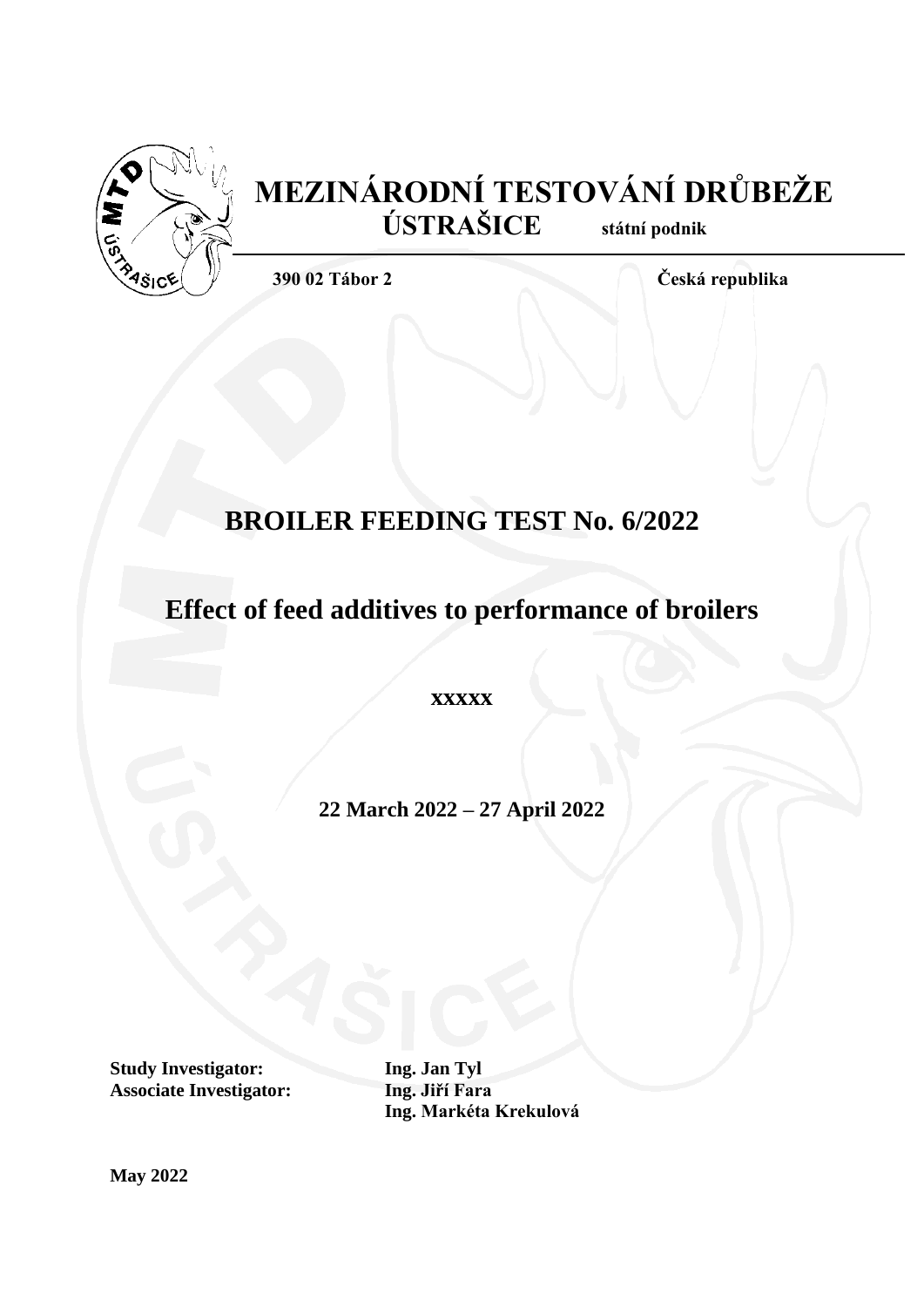# **Basic tests information**

## **The basic dates**

| Beginning of the test: | 1 March 2022 (setting in the incubator)       |
|------------------------|-----------------------------------------------|
|                        | 22 March 2022 (transfer to the chicken house) |
| End of the test:       | 27 April 2022                                 |

# **Material and methods**

## **Material**

In total there were 2240 day old chicks of xxxxx. Day old chicks were randomly distributed into 5 dietary treatments.

## **Experimental treatments**

| Treat.<br>No.  | Treat.         | <b>Description</b> | No.<br>of pen  | <b>Birds</b><br>per pen | No.<br>of chick |
|----------------|----------------|--------------------|----------------|-------------------------|-----------------|
| $\mathbf{1}$   | T <sub>1</sub> | <b>XXXXX</b>       | 6              | 70                      | 420             |
| $\overline{2}$ | T <sub>2</sub> | <b>XXXXX</b>       | 7              | 70                      | 490             |
| 3              | T <sub>3</sub> | <b>XXXXX</b>       | $\overline{7}$ | 70                      | 490             |
| $\overline{4}$ | T <sub>4</sub> | <b>XXXXX</b>       | 6              | 70                      | 420             |
| 5              | T <sub>5</sub> | <b>XXXXX</b>       | 6              | 70                      | 420             |

Origin of hatching eggs: Mezinárodní testování drůbeže s.p., Ústrašice, age of the breeding flock was 48 weeks.

### **Housing system**

Chickens were kept in the windowless chicken house with full climatic control, on deep litter. Drinking water was supplied ad libitum by nipple drinkers. Each pen was equipped with manually filled tube feeders. Bedding material was wood shaving.

## **Lighting programme**

| Day $1 - 7$ | 23 hours of light $+1$ hour of darkness  |
|-------------|------------------------------------------|
| Day 8 - 32  | 18 hours of light $+6$ hours of darkness |
| Day 33 - 35 | 23 hours of light $+1$ hour of darkness  |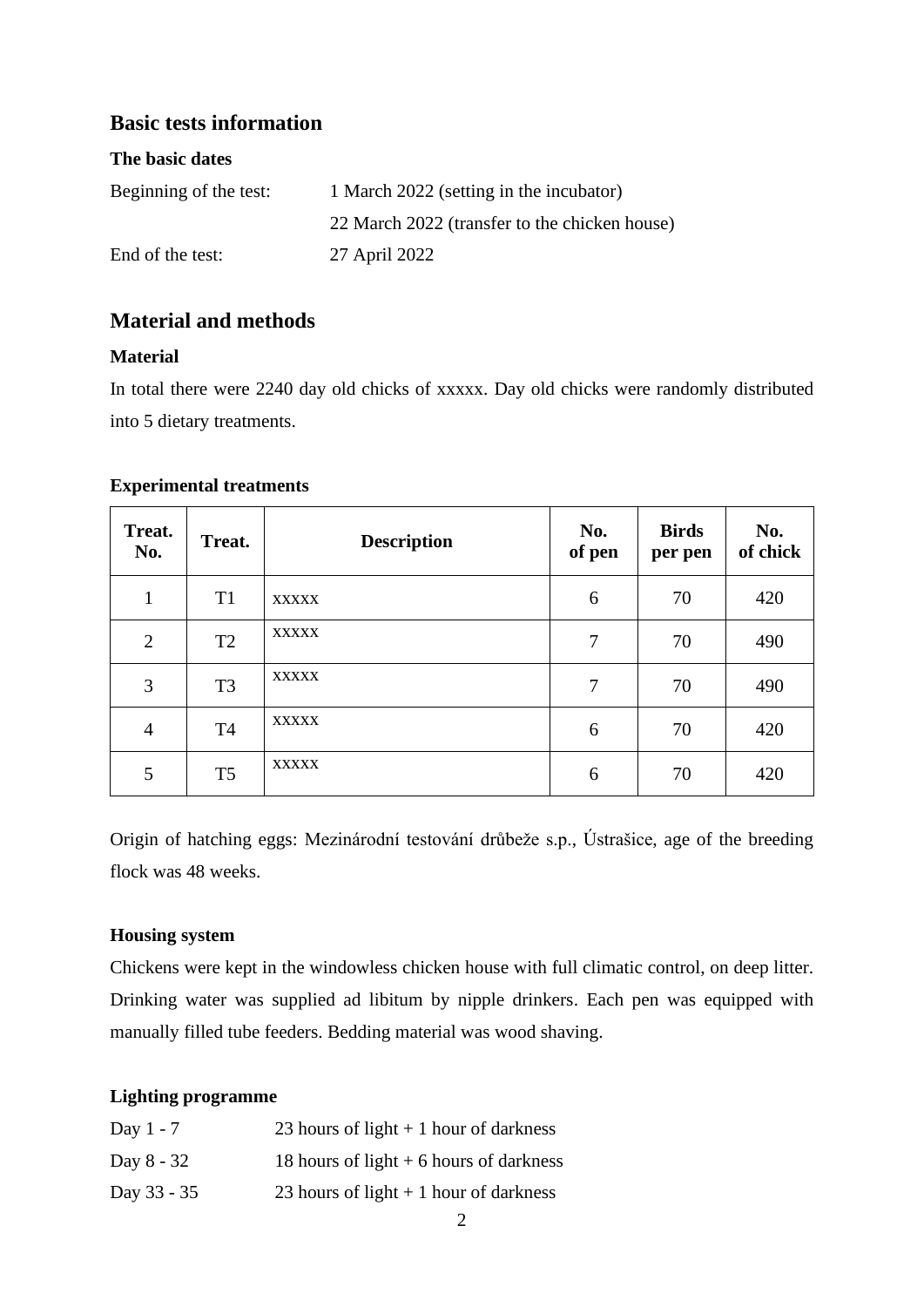# **Stocking density**

16,3 broilers per square meter.

## **Feed**

Feed was produced in Mezinárodní testování drůbeže s.p., Ústrašice.

Day  $1 - 14$  Starter (BR1) Day  $15 - 28$  Grower (BR2) Day  $29 - 35$  Finisher (BR3)

### **Diet formulas**

| Components (%)                  | <b>Starter BR1</b> | <b>Grower BR2</b> | <b>Finisher BR3</b> |
|---------------------------------|--------------------|-------------------|---------------------|
| Soybean meal                    | 36.00              | 32.00             | 28.00               |
| Wheat                           | 35.00              | 38.04             | 41.80               |
| Maize                           | 20.56              | 20.58             | 20.17               |
| Soybean oil                     | 4.40               | 5.50              | 6.40                |
| Limestone                       | 1.47               | 1.35              | 1.17                |
| <b>MCP</b>                      | 1.10               | 1.10              | 1.00                |
| Salt                            | 0.29               | 0.29              | 0.29                |
| Na <sub>2</sub> CO <sub>3</sub> | 0.12               | 0.15              | 0.15                |
| L-lysine HCl                    | 0.30               | 0.28              | 0.26                |
| L-threonine                     | 0.20               | 0.15              | 0.20                |
| DL-methionine                   | 0.06               | 0.06              | 0.06                |
| Premix AMVBR1 Plus              | 0.50               |                   |                     |
| Premix AMVBR2 Plus              |                    | 0.50              |                     |
| Premix AMVBR3 Plus              |                    |                   | 0.50                |
| <b>Nutrient content</b>         |                    |                   |                     |
| Crude protein (g/kg)            | 223.43             | 208.29            | 193.54              |
| ME (MJ/kg)                      | 12.34              | 12.69             | 13.00               |
| Lysine $(g/kg)$                 | 14.10              | 12.91             | 11.73               |
| Methionine (g/kg)               | 6.02               | 5.42              | 4.92                |
| Met.+Cys. (g/kg)                | 9.82               | 9.02              | 8.33                |
| Ca (g/kg)                       | 9.55               | 8.94              | 7.91                |
| P dig. $(g/kg)$                 | 3.34               | 3.33              | 3.14                |
| Na $(g/kg)$                     | 1.53               | 1.61              | 1.61                |

### **Veterinary precautions**

The chicken house was disinfected by xxxxx before the chick placement. On days 1 chickens were vaccinated with xxxxx.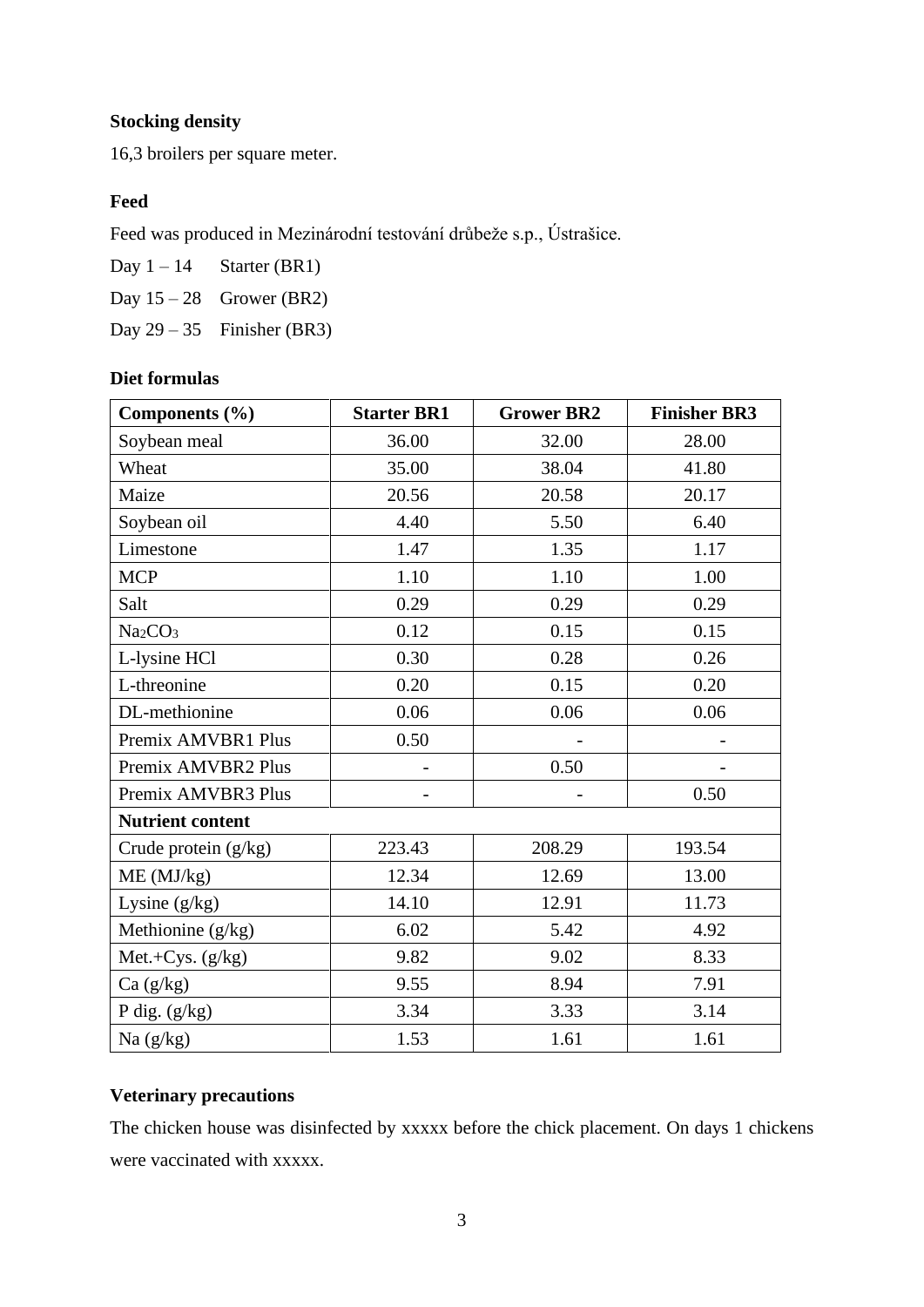### **Parameters recorded**

### **Live weight**

Live weight was measured on days 1 (all the birds in each pen were weighed altogether), 14 and 28 (all the birds were weighed individually, without fasting). On day 35 birds were weighed individually, after 12 hours of fasting.

### **Weight gain**

Weight gain per phase and average daily weight gains were calculated for the periods  $1 - 14$ days,  $15 - 28$  days,  $29 - 35$  days and for the overall experiment  $(1 - 35$  days).

### **Feed conversion ratio**

Feed consumption and feed conversion ratio to gain ratio were calculated for the periods 1 – 14 days,  $15 - 28$  days,  $29 - 35$  days and for the overall experiment  $(1 - 35$  days). The calculation was included weight of deaths.

### **Feed consumption**

Feed consumption was measured per pen for the feed – starter, grower and finisher.

### **Mortality**

All pens were checked twice a day to see if there were any dead or ill birds. Dead chickens were registered by date and reason of mortality on the day of death. Mortality was recorded for the periods  $1 - 14$  days,  $15 - 28$  days,  $29 - 35$  days and  $1 - 35$  days.

### **Carcass analysis**

The carcass analysis was done in 6 birds per each pen  $(3 \text{ } \hat{\circ} \text{ } )$  and  $(3 \text{ } \hat{\circ} \text{ } )$  on day 35. Breast muscles was weighed without skin and thigh muscles with skin.

### **Foot pad lesions**

At the end of the trial the animals were recorded according the scale.

### **Statistical analyses**

Performance results of live weight were statistically evaluated using the ANOVA singlefactor model (Scheffe test) or nonparametric method Kruskal-Wallis test.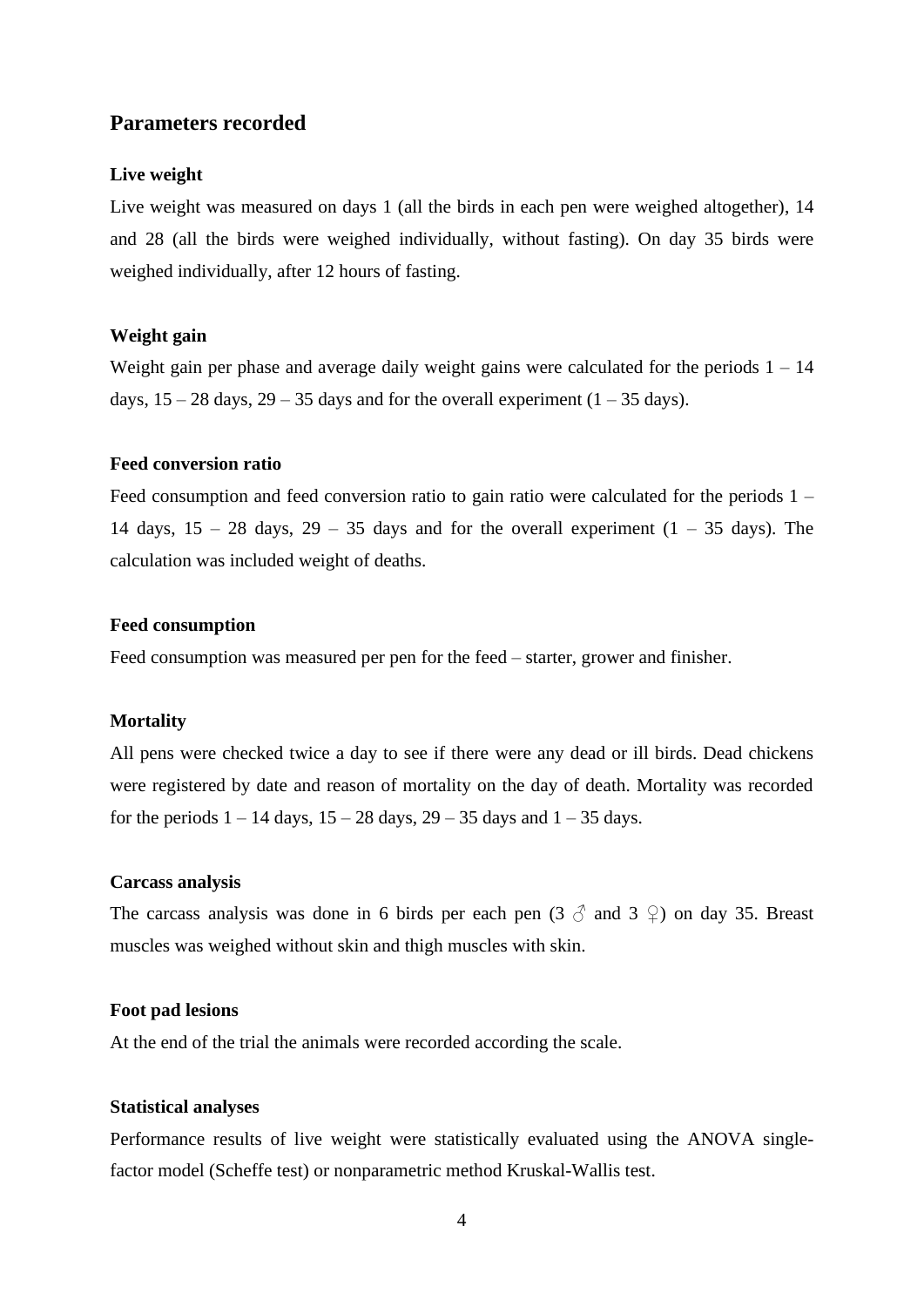## **Results**

### Tab. No. **1 Hatchability**

**2 Performance results:**

- **2a Body weight**
- **2b Weight gain**
- **2c Feed conversion ratio per 1 kg of live weight**
- **2d Feed consumption per 1 kg of weight gain**
- **2e Feed consumption**

### **3 Mortality**

- **4 Carcass analysis**
- **5 Foot pad lesions**

### **6 Statistical analysis of body weight at the age of 35 days**

(average body weight, standard deviation, coefficient of variation)

### **7 - 12 Statistical analyses of performance results**

### **13 Performance results per pen:**

- **13a Body weight**
- **13b Weight gain**
- **13c Feed conversion ratio per 1 kg of live weight**
- **13d Feed consumption per 1 kg of weight gain**
- **13e Feed consumption**
- **13f Foot pad lesions**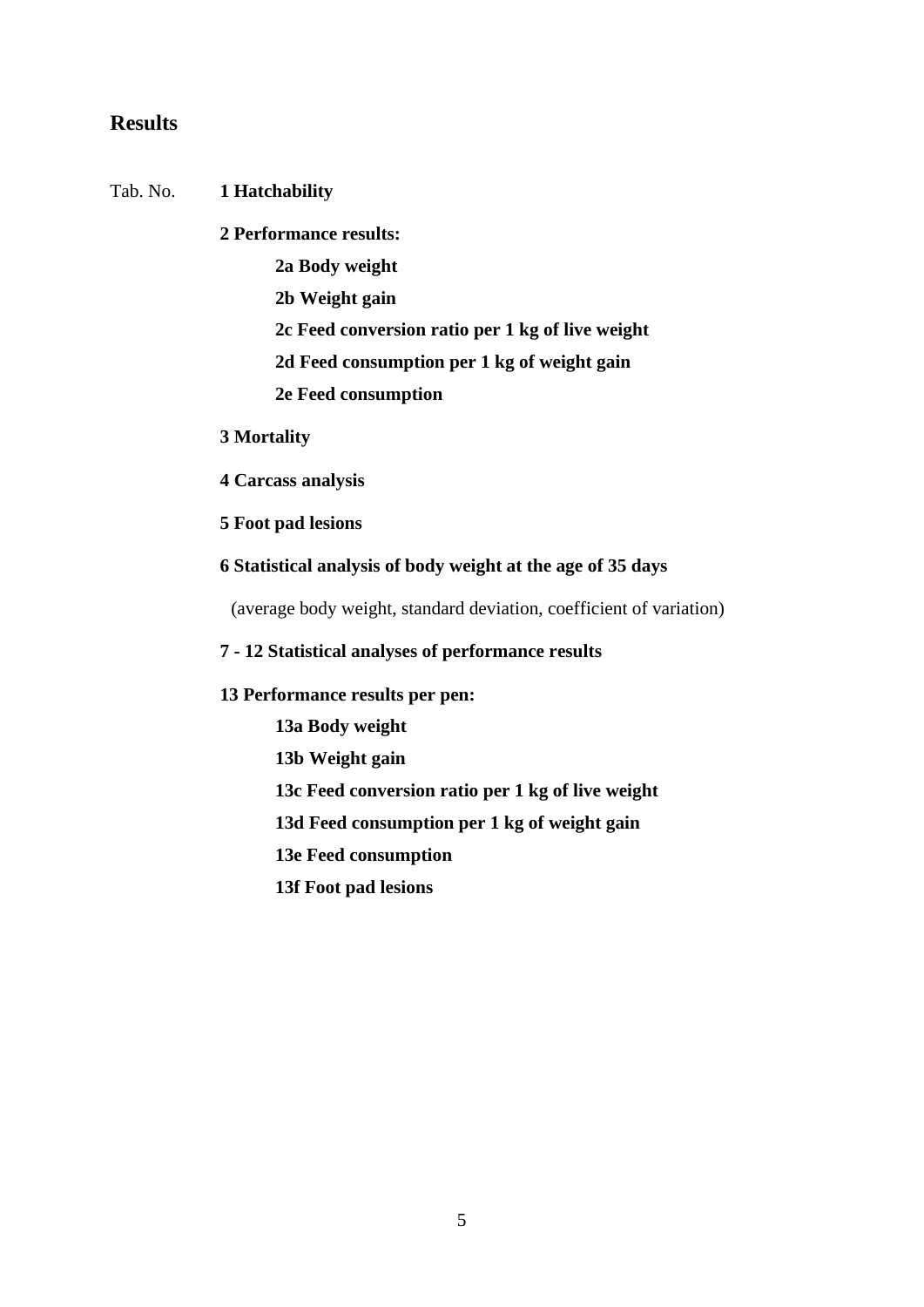# **Results of incubation and hatching Tab. No. 1**

|                  |            | <b>Fertility</b> | <b>Hatchability</b> |              |                        | Average weight |                |
|------------------|------------|------------------|---------------------|--------------|------------------------|----------------|----------------|
| <b>Treatment</b> | Tr.<br>No. |                  | Set eggs            | Fertile eggs | <b>Birds</b><br>housed | Hatching eggs  | Day old chicks |
|                  |            | %                | %                   | %            |                        | g              | g              |
| T1               |            |                  |                     |              | 420                    | 67.00          | 45.02          |
| T <sub>2</sub>   | ⌒          |                  |                     | 90.91        | 490                    |                | 45.05          |
| T <sub>3</sub>   | 3          | 93.40            | 85.10               |              | 490                    |                | 44.88          |
| T <sub>4</sub>   |            |                  |                     |              | 420                    |                | 44.73          |
| T <sub>5</sub>   |            |                  |                     |              | 420                    |                | 45.25          |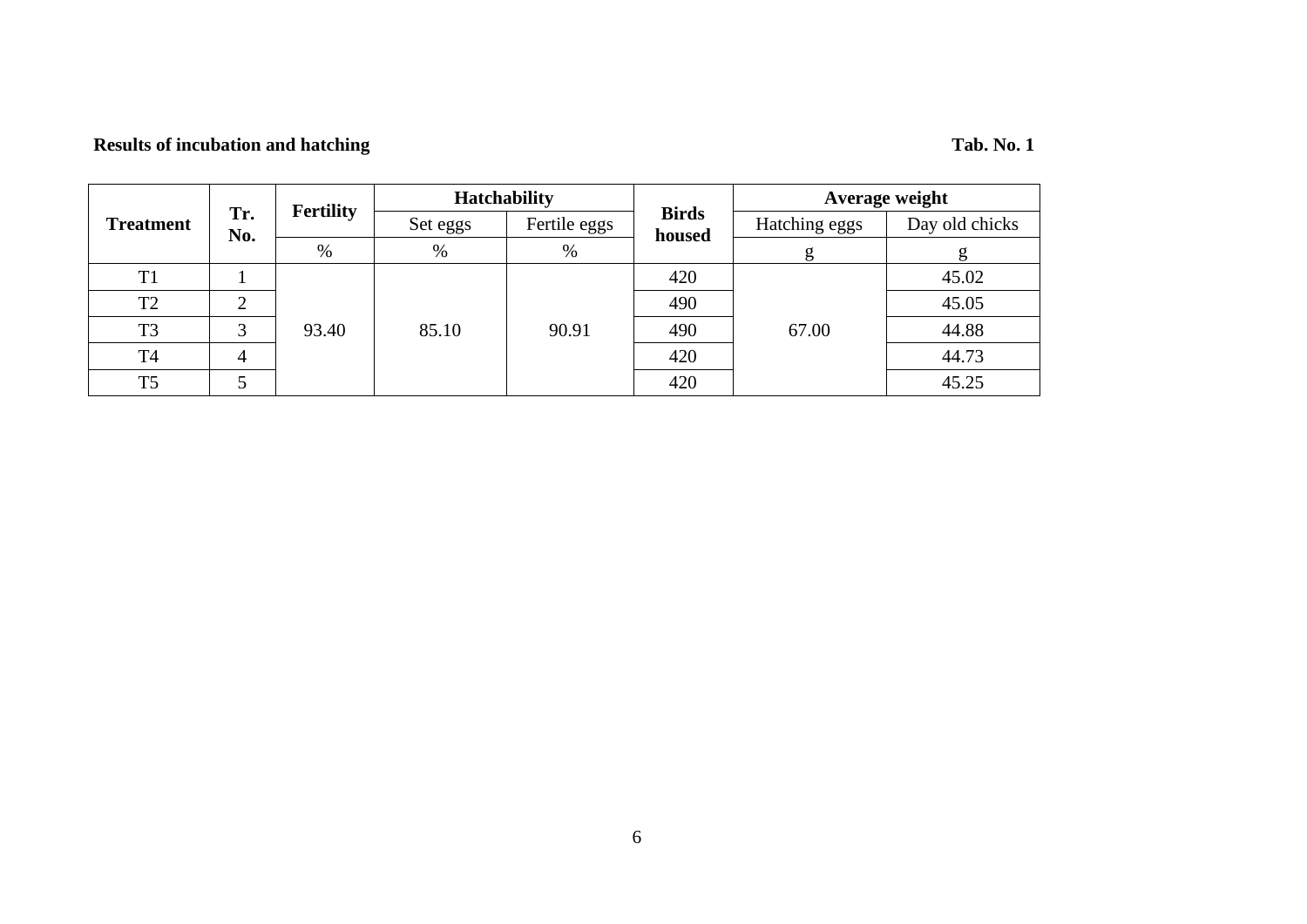# **Body weight per phases Tab. No. 2a**

|                |                | Day 1        |                        |              | Day 14                 |              | Day 28                 |              | Day $35$               |  |
|----------------|----------------|--------------|------------------------|--------------|------------------------|--------------|------------------------|--------------|------------------------|--|
| Treatment      | Tr.<br>No.     | <b>Birds</b> | Average body<br>weight | <b>Birds</b> | Average body<br>weight | <b>Birds</b> | Average body<br>weight | <b>Birds</b> | Average body<br>weight |  |
|                |                |              | g                      |              | g                      |              | g                      |              | g                      |  |
| T1             |                | 420          | 45.02                  | 420          | 527.69                 | 417          | 1670.49                | 413          | 2376.63                |  |
| T <sub>2</sub> | ◠              | 490          | 45.05                  | 490          | 536.21                 | 488          | 1730.60                | 484          | 2440.45                |  |
| T <sub>3</sub> | 3              | 490          | 44.88                  | 490          | 537.11                 | 487          | 1738.63                | 484          | 2435.00                |  |
| <b>T4</b>      | $\overline{4}$ | 420          | 44.73                  | 420          | 537.31                 | 416          | 1695.71                | 413          | 2417.22                |  |
| T <sub>5</sub> |                | 420          | 45.25                  | 420          | 535.53                 | 420          | 1697.17                | 414          | 2419.53                |  |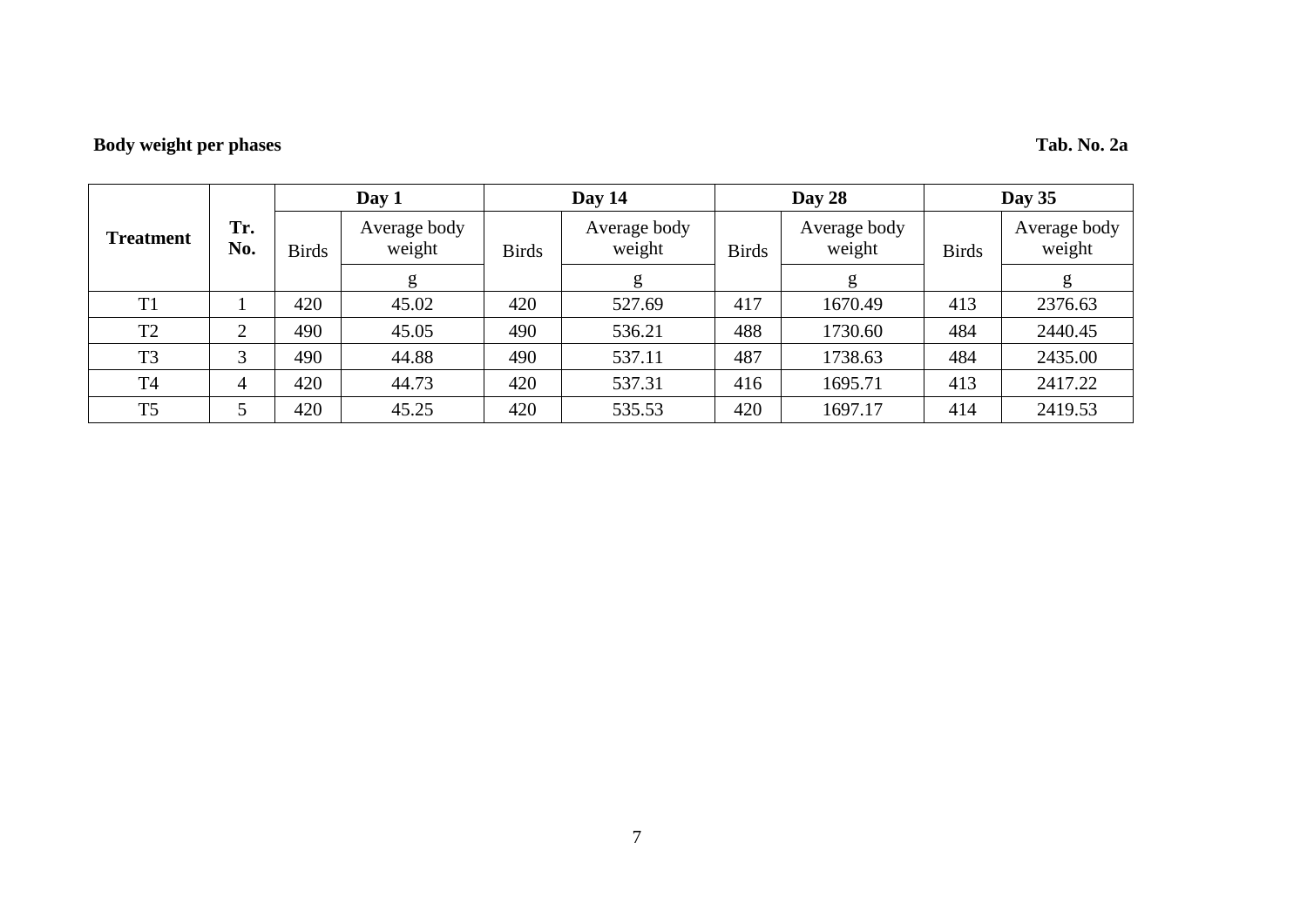# **Weight gain per phases Tab. No. 2b**

|                |                |                          | Day 1 - 14           | Day 15 - 28              |                      | Day 29 - 35              |                      | Day 1 - 35               |                      |
|----------------|----------------|--------------------------|----------------------|--------------------------|----------------------|--------------------------|----------------------|--------------------------|----------------------|
| Treatment      | Tr.<br>No.     | Weight gain<br>per phase | Daily weight<br>gain | Weight gain<br>per phase | Daily<br>weight gain | Weight gain<br>per phase | Daily<br>weight gain | Weight gain<br>per phase | Daily<br>weight gain |
|                |                | g                        | g                    | g                        | g                    | g                        | g                    | g                        | g                    |
| T <sub>1</sub> |                | 482.67                   | 34.48                | 1142.81                  | 81.63                | 706.14                   | 100.88               | 2331.61                  | 66.62                |
| T <sub>2</sub> | ⌒              | 491.16                   | 35.08                | 1194.40                  | 85.31                | 709.85                   | 101.41               | 2395.40                  | 68.44                |
| T <sub>3</sub> | 3              | 492.23                   | 35.16                | 1201.53                  | 85.82                | 696.36                   | 99.48                | 2390.12                  | 68.29                |
| T <sub>4</sub> | $\overline{4}$ | 492.58                   | 35.18                | 1158.40                  | 82.74                | 721.50                   | 103.07               | 2372.49                  | 67.79                |
| T <sub>5</sub> |                | 490.28                   | 35.02                | 1161.64                  | 82.97                | 722.36                   | 103.19               | 2374.28                  | 67.84                |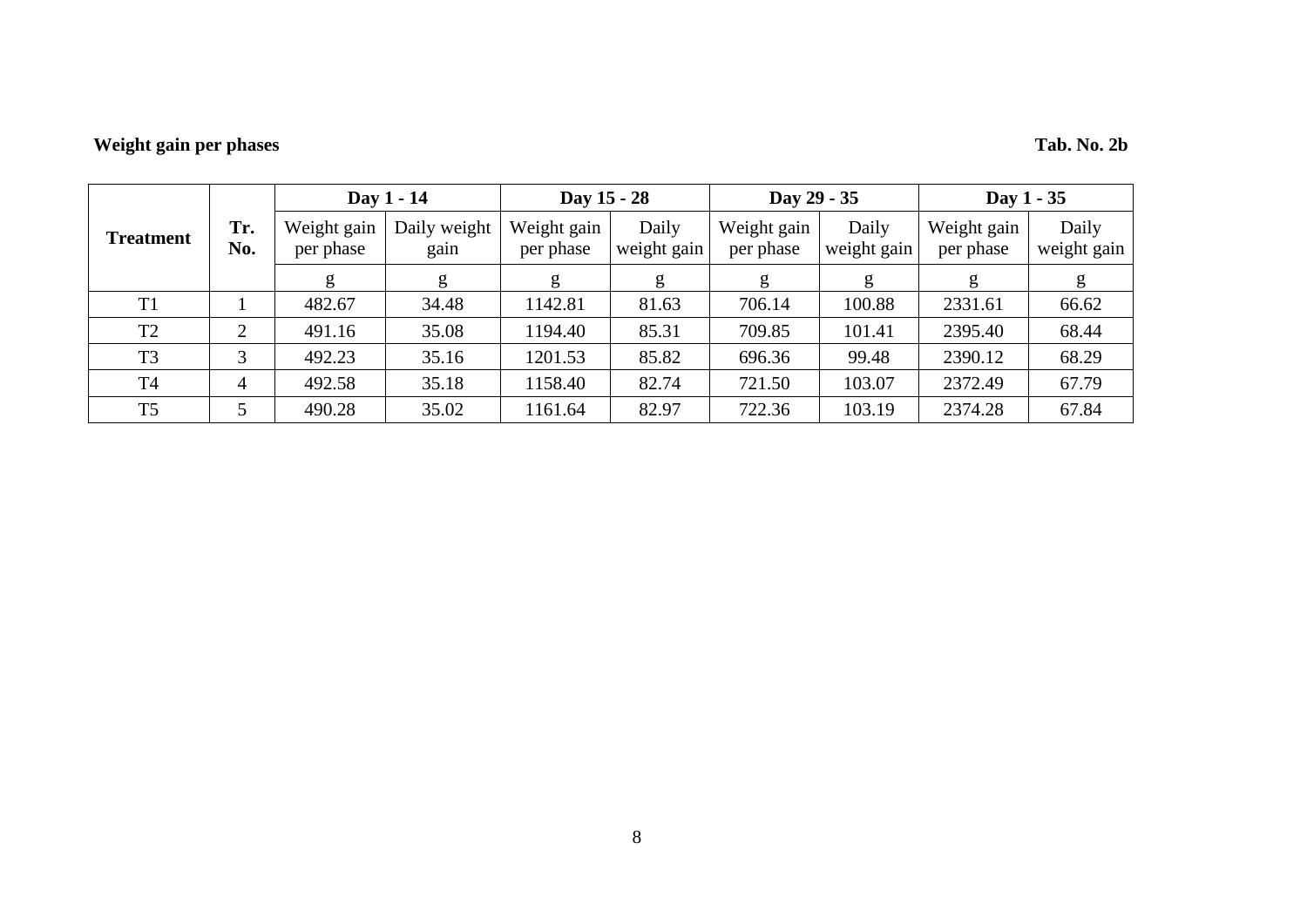| Feed conversion ratio (Feed consumption per 1 kg of live weight) |  |
|------------------------------------------------------------------|--|
|                                                                  |  |

|                  |            |         | <b>Feed conversion ratio</b> |         |
|------------------|------------|---------|------------------------------|---------|
| <b>Treatment</b> | Tr.<br>No. | Day 14  | Day 28                       | Day 35  |
|                  |            | g/kg LW | g/kg LW                      | g/kg LW |
| T <sub>1</sub>   |            | 1095.94 | 1470.79                      | 1616.63 |
| T2               | ⌒          | 1071.70 | 1412.04                      | 1561.85 |
| T <sub>3</sub>   | 3          | 1075.61 | 1402.09                      | 1562.47 |
| <b>T4</b>        | 4          | 1087.96 | 1439.04                      | 1583.46 |
| T <sub>5</sub>   |            | 1074.23 | 1436.58                      | 1579.95 |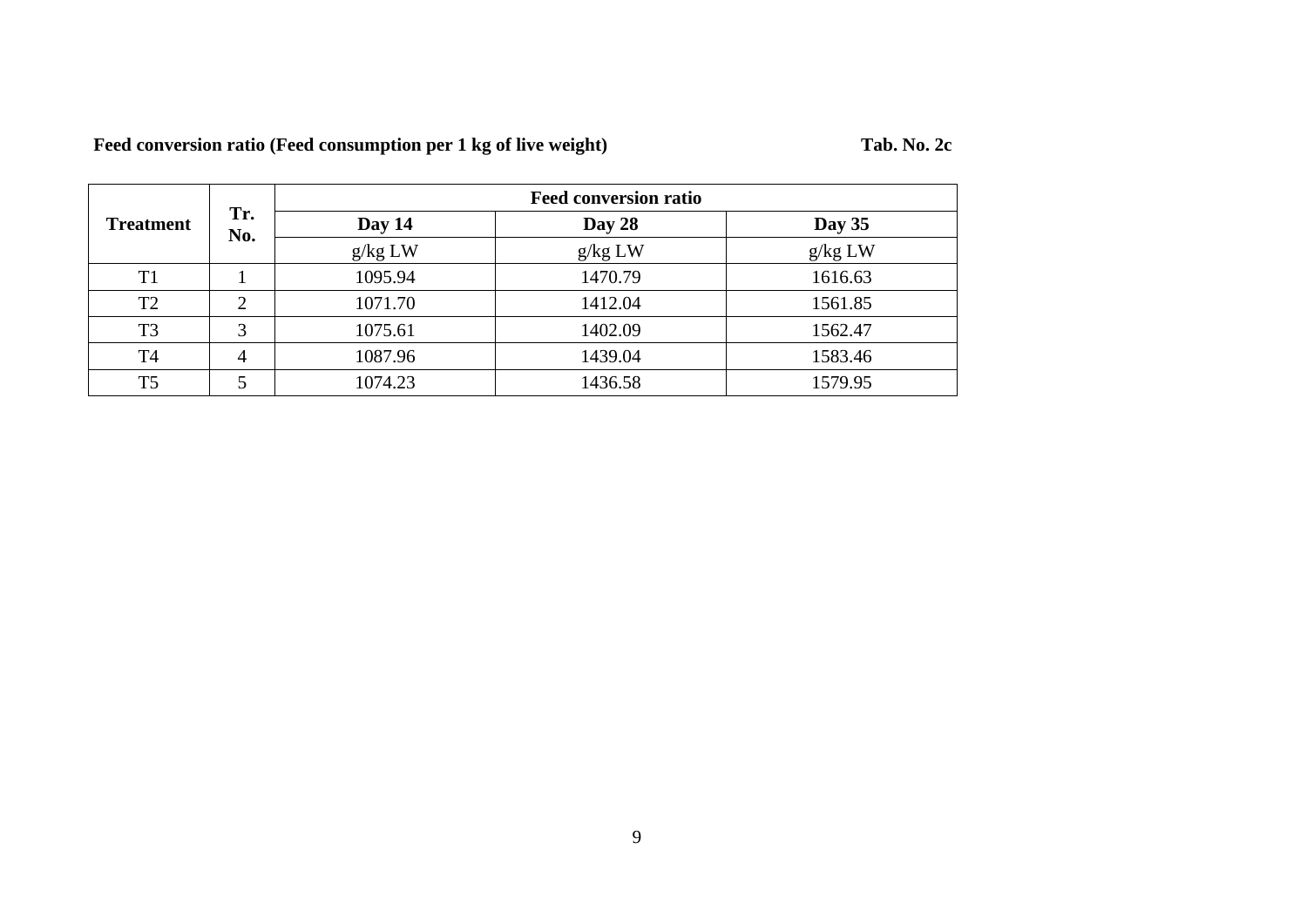# **Feed consumption per 1 kg of weight gain (WG) Tab. No. 2d**

|                  |              | Feed consumption per 1 kg of weight gain |            |            |             |  |  |
|------------------|--------------|------------------------------------------|------------|------------|-------------|--|--|
| <b>Treatment</b> | Tr.<br>No.   | $1-14$ days                              | 15-28 days | 29-35 days | $1-35$ days |  |  |
|                  |              | $g/kg$ WG                                | $g/kg$ WG  | $g/kg$ WG  | $g/kg$ WG   |  |  |
| T1               |              | 1198.16                                  | 1644.78    | 1952.25    | 1648.14     |  |  |
| T <sub>2</sub>   | $\bigcap$    | 1170.00                                  | 1565.36    | 1930.14    | 1591.36     |  |  |
| T <sub>3</sub>   | $\mathbf{c}$ | 1173.68                                  | 1548.86    | 1952.56    | 1592.03     |  |  |
| T <sub>4</sub>   | 4            | 1186.75                                  | 1602.52    | 1903.69    | 1613.64     |  |  |
| T <sub>5</sub>   |              | 1173.38                                  | 1603.63    | 1892.68    | 1610.23     |  |  |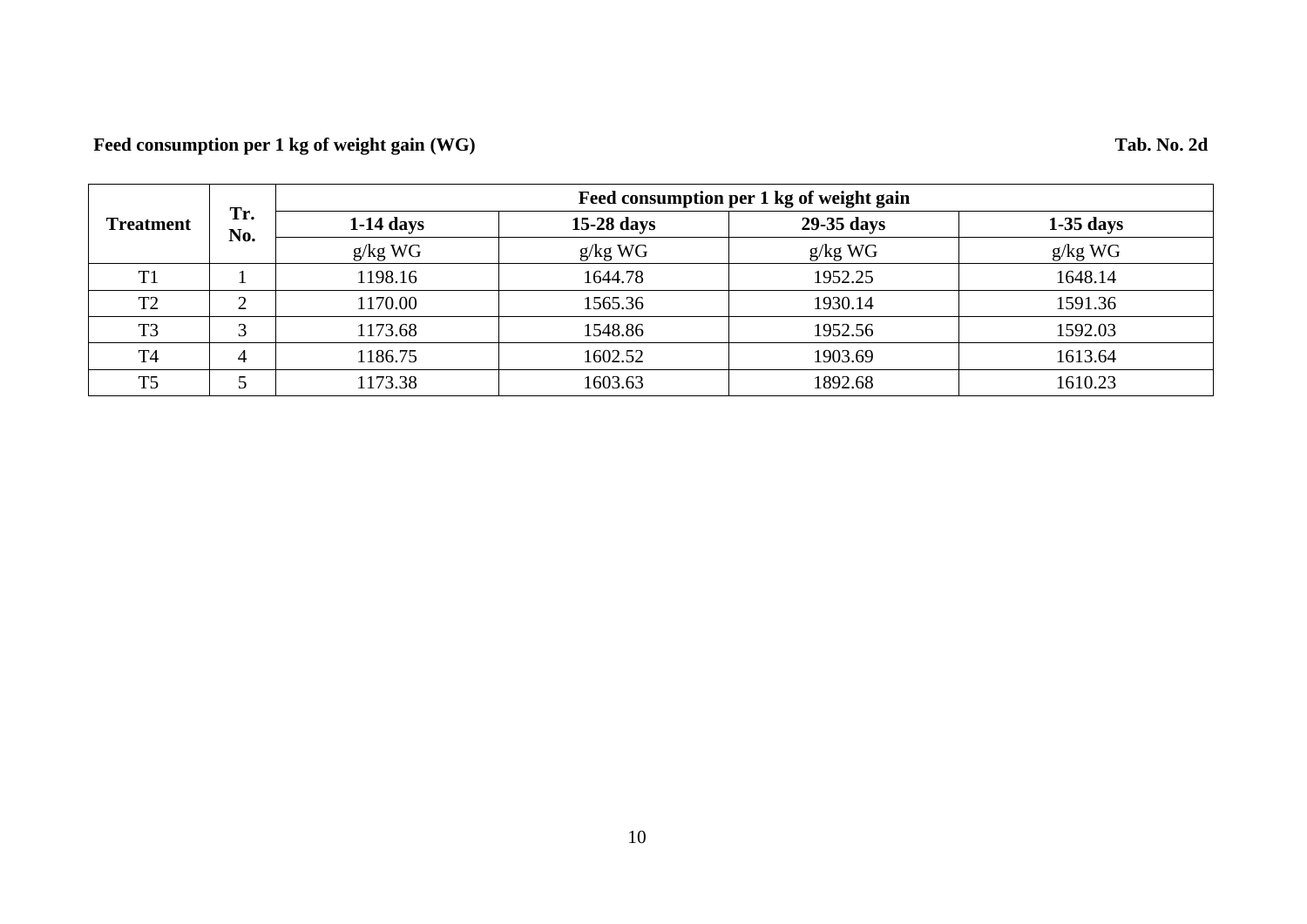# **Feed consumption per phases Tab. No. 2e**

|                  | Tr.<br>No. | <b>Feed consumption</b> |                                                        |        |              |  |
|------------------|------------|-------------------------|--------------------------------------------------------|--------|--------------|--|
| <b>Treatment</b> |            | Starter (1-14 days)     | Grower (15-28 days)<br>Finisher $(29-35 \text{ days})$ |        | <b>Total</b> |  |
|                  |            | kg                      | kg                                                     | kg     | kg           |  |
| T1               |            | 242.89                  | 785.33                                                 | 570.51 | 1598.73      |  |
| T <sub>2</sub>   |            | 281.58                  | 912.97                                                 | 664.17 | 1858.72      |  |
| T <sub>3</sub>   | 3          | 283.08                  | 906.75                                                 | 660.93 | 1850.76      |  |
| T <sub>4</sub>   | 4          | 245.52                  | 776.67                                                 | 568.43 | 1590.62      |  |
| T <sub>5</sub>   |            | 241.62                  | 782.39                                                 | 572.58 | 1596.59      |  |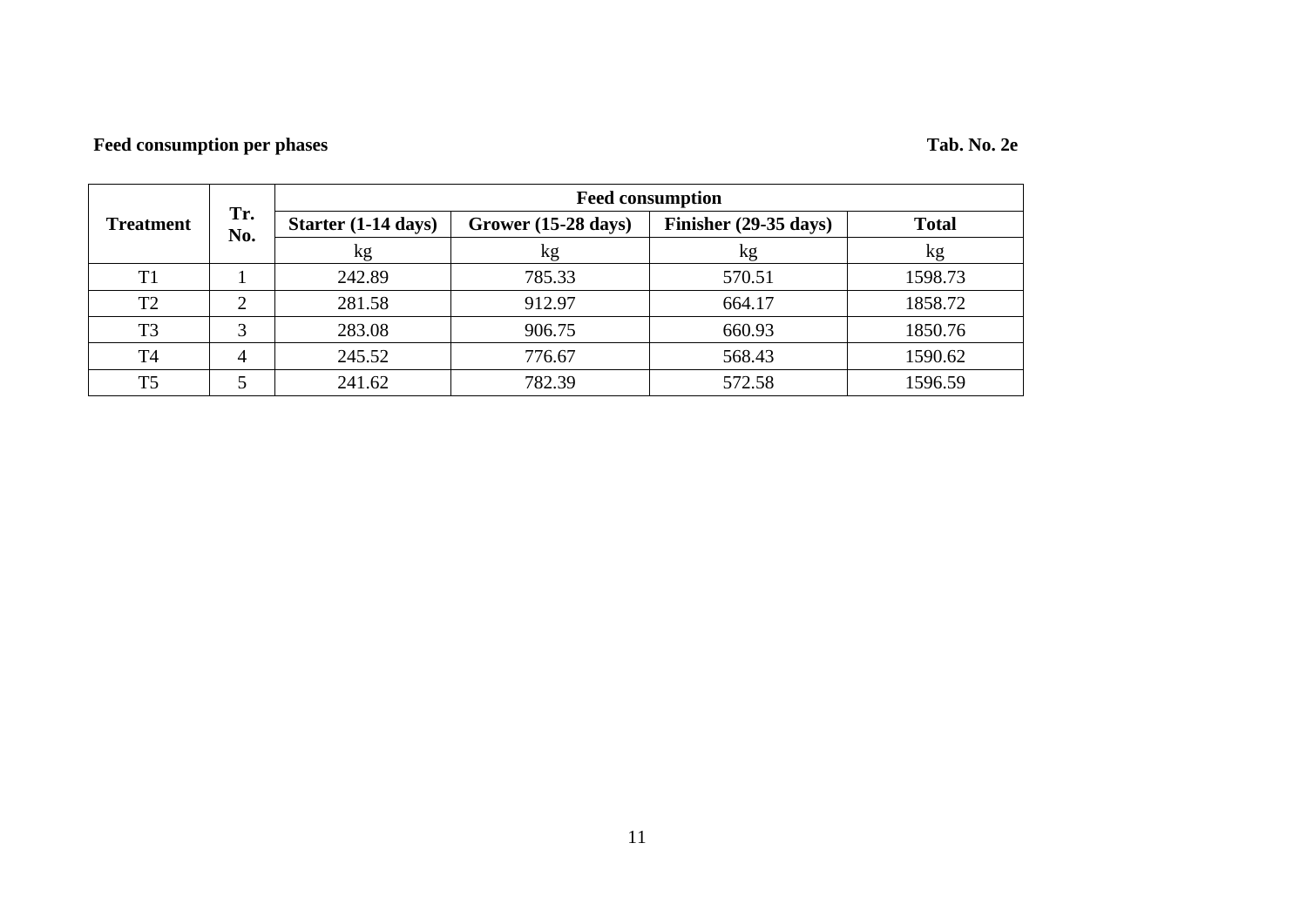### **Mortality Tab. No. 3**

|                |        |                |                |                | Mortality in the period |             |       |                |            |      |          |                |   |   |   | <b>Mortality according causes</b> |   |   |                 |                |    |    |    |                 |
|----------------|--------|----------------|----------------|----------------|-------------------------|-------------|-------|----------------|------------|------|----------|----------------|---|---|---|-----------------------------------|---|---|-----------------|----------------|----|----|----|-----------------|
|                | Tr.    | Day $1-14$     |                |                | Day 15 - 28             | Day 29 - 35 |       |                | Day $1-35$ |      |          |                |   |   |   |                                   |   |   |                 |                |    |    |    |                 |
| Treatment      | No.    | birds          | g              | birds          | g                       | birds       | g     | birds          | g          | $\%$ | $\Omega$ | $\mathfrak{Z}$ | 4 | 5 | 6 | $\mathcal{I}$                     | 8 | 9 | 10 <sup>1</sup> | <sup>11</sup>  | 12 | 13 | 14 | 15 <sup>1</sup> |
| T <sub>1</sub> |        | $\overline{0}$ |                | 3              | 2500                    | 4           | 7280  | $\overline{ }$ | 9780       | 1.67 |          |                |   |   |   |                                   |   |   |                 | $\overline{ }$ |    |    |    |                 |
| T <sub>2</sub> |        | $\overline{0}$ | $\overline{0}$ | $\bigcap$      | 1440                    | 4           | 7460  |                | 8900       | 1.22 |          |                |   |   |   |                                   |   |   |                 | 6              |    |    |    |                 |
| T <sub>3</sub> | $\sim$ | $\overline{0}$ | $\overline{0}$ | 3              | 1900                    | $\sim$      | 6670  |                | 8570       | 1.22 |          |                |   |   |   |                                   |   |   |                 | <sub>0</sub>   |    |    |    |                 |
| T <sub>4</sub> |        | $\overline{0}$ | $\overline{0}$ | $\overline{4}$ | 4910                    | $\sim$      | 5700  |                | 10610      | 1.67 |          |                |   |   |   |                                   |   |   |                 | $\overline{ }$ |    |    |    |                 |
| T <sub>5</sub> |        | $\overline{0}$ | $\overline{0}$ | $\theta$       |                         |             | 13650 |                | 13650      | 1.43 |          |                |   |   |   |                                   |   |   |                 | 6              |    |    |    |                 |

- 
- 2 Bacterial diseases 7 Digestive track diseases 12 Cannibalism
- 
- 
- 
- 
- 3 Moulds diseases 8 Respiratory tract diseases 13 Yolk sac. infam.
- 4 Parasitary diseases 9 Reproduction tract diseases 14 Other causes
	-
- Causes: 1 Viral diseases 6 Wounds 11 Sudden death syndrome
	-
	-
	-
	- 5 Tumors 10 Locomotion apparatus diseases 15 Culling (excluded of calculation)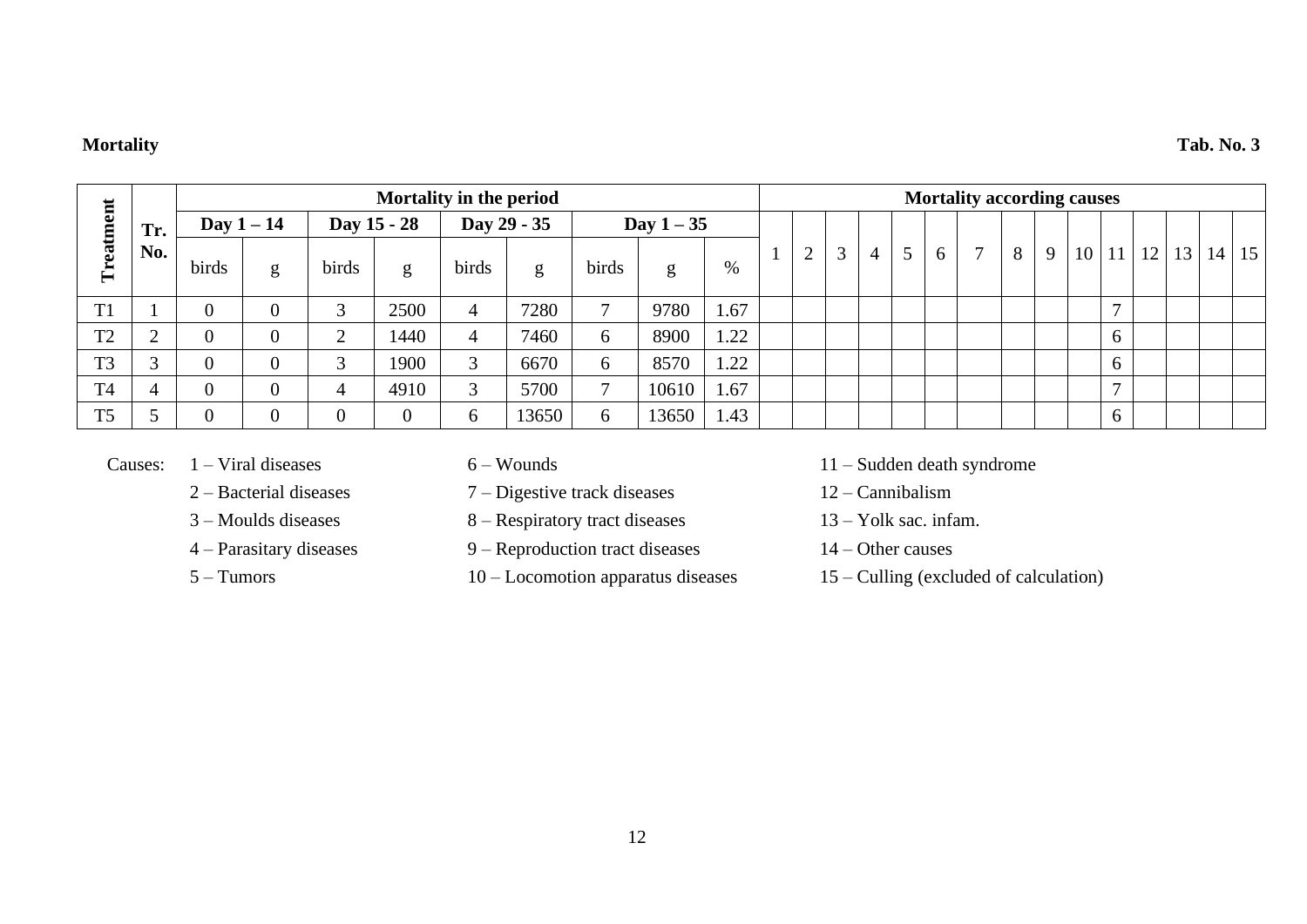# **Results of carcass analysis Tab. No. 4**

|                |                |                     |       | Weight      |       |             | Ratio of    |        | <b>Breast muscles</b><br>without skin |                        |        | Thigh muscles with<br>skin |                 |        | <b>Total muscles</b> |                        |       | <b>Carcass</b> |
|----------------|----------------|---------------------|-------|-------------|-------|-------------|-------------|--------|---------------------------------------|------------------------|--------|----------------------------|-----------------|--------|----------------------|------------------------|-------|----------------|
|                | Tr.            |                     |       |             |       |             | abd. fat to |        |                                       | Percentage             |        |                            | Percentage      |        |                      | Percentage             |       |                |
| Treatment      | No.            | Sex                 | Total | <b>Body</b> | Gibl. | Abd.<br>fat | live weight | Weight | Total<br>weight                       | <b>Body</b><br>carcass | Weight | Total<br>weight            | Body<br>carcass | Weight | Total<br>weight      | <b>Body</b><br>carcass | Value | Yield          |
|                |                |                     | g     | g           | g     | g           | $\%$        | g      | $\%$                                  | $\%$                   | g      | $\%$                       | $\%$            | g      | $\%$                 | $\%$                   | $\%$  | $\%$           |
|                |                | $\mathcal{S}$       | 2585  | 1787        | 151   | 28          | 1.07        | 611    | 23.63                                 | 34.20                  | 519    | 20.07                      | 29.05           | 1130   | 43.71                | 63.25                  | 69.10 | 74.96          |
| T <sub>1</sub> |                | $\overline{P}$      | 2351  | 1649        | 132   | 34          | 1.45        | 570    | 24.22                                 | 34.53                  | 482    | 20.50                      | 29.23           | 1052   | 44.73                | 63.77                  | 70.14 | 75.77          |
|                |                | Ø                   | 2468  | 1718        | 142   | 31          | 1.25        | 590    | 23.91                                 | 34.36                  | 501    | 20.28                      | 29.14           | 1091   | 63.50                | 44.19                  | 69.59 | 75.34          |
|                |                | $\mathcal{J}$       | 2687  | 1857        | 152   | 26          | 0.99        | 639    | 23.79                                 | 34.42                  | 554    | 20.64                      | 29.86           | 1194   | 44.43                | 64.28                  | 69.11 | 74.78          |
| T <sub>2</sub> | $\overline{2}$ | $\Omega$            | 2358  | 1645        | 134   | 29          | 1.23        | 566    | 24.00                                 | 34.41                  | 481    | 20.40                      | 29.25           | 1047   | 44.40                | 63.66                  | 69.74 | 75.44          |
|                |                | Ø                   | 2523  | 1751        | 143   | 28          | 1.10        | 603    | 23.89                                 | 34.42                  | 518    | 20.52                      | 29.57           | 1120   | 63.99                | 44.41                  | 69.41 | 75.09          |
|                |                | $\mathcal{S}$       | 2609  | 1822        | 146   | 26          | 0.98        | 628    | 24.08                                 | 34.48                  | 535    | 20.51                      | 29.37           | 1163   | 44.60                | 63.84                  | 69.86 | 75.44          |
| T <sub>3</sub> | 3              | $\Omega$            | 2302  | 1609        | 135   | 25          | 1.08        | 554    | 24.08                                 | 34.45                  | 466    | 20.22                      | 28.93           | 1020   | 44.30                | 63.37                  | 69.91 | 75.77          |
|                |                | Ø                   | 2455  | 1716        | 140   | 25          | 1.02        | 591    | 24.08                                 | 34.46                  | 500    | 20.38                      | 29.16           | 1092   | 63.62                | 44.46                  | 69.88 | 75.59          |
|                |                | $\vec{\mathcal{C}}$ | 2619  | 1815        | 148   | 25          | 0.97        | 613    | 23.42                                 | 33.79                  | 535    | 20.43                      | 29.47           | 1148   | 43.85                | 63.26                  | 69.31 | 74.97          |
| T <sub>4</sub> | $\overline{4}$ | $\Omega$            | 2345  | 1650        | 133   | 28          | 1.19        | 553    | 23.59                                 | 33.51                  | 483    | 20.62                      | 29.29           | 1037   | 44.21                | 62.80                  | 70.39 | 76.08          |
|                |                | Ø                   | 2482  | 1733        | 141   | 27          | 1.07        | 583    | 23.50                                 | 33.66                  | 509    | 20.52                      | 29.38           | 1092   | 63.04                | 44.02                  | 69.82 | 75.50          |
|                |                | $\mathcal{S}$       | 2661  | 1836        | 153   | 26          | 0.96        | 623    | 23.41                                 | 33.94                  | 540    | 20.30                      | 29.43           | 1163   | 43.71                | 63.37                  | 68.98 | 74.72          |
| T <sub>5</sub> | 5              | $\Omega$            | 2311  | 1622        | 138   | 27          | 1.15        | 545    | 23.57                                 | 33.60                  | 478    | 20.67                      | 29.46           | 1023   | 44.25                | 63.06                  | 70.16 | 76.12          |
|                |                | Ø                   | 2486  | 1729        | 145   | 26          | 1.05        | 584    | 23.49                                 | 33.78                  | 509    | 20.47                      | 29.45           | 1093   | 63.23                | 43.96                  | 69.53 | 75.37          |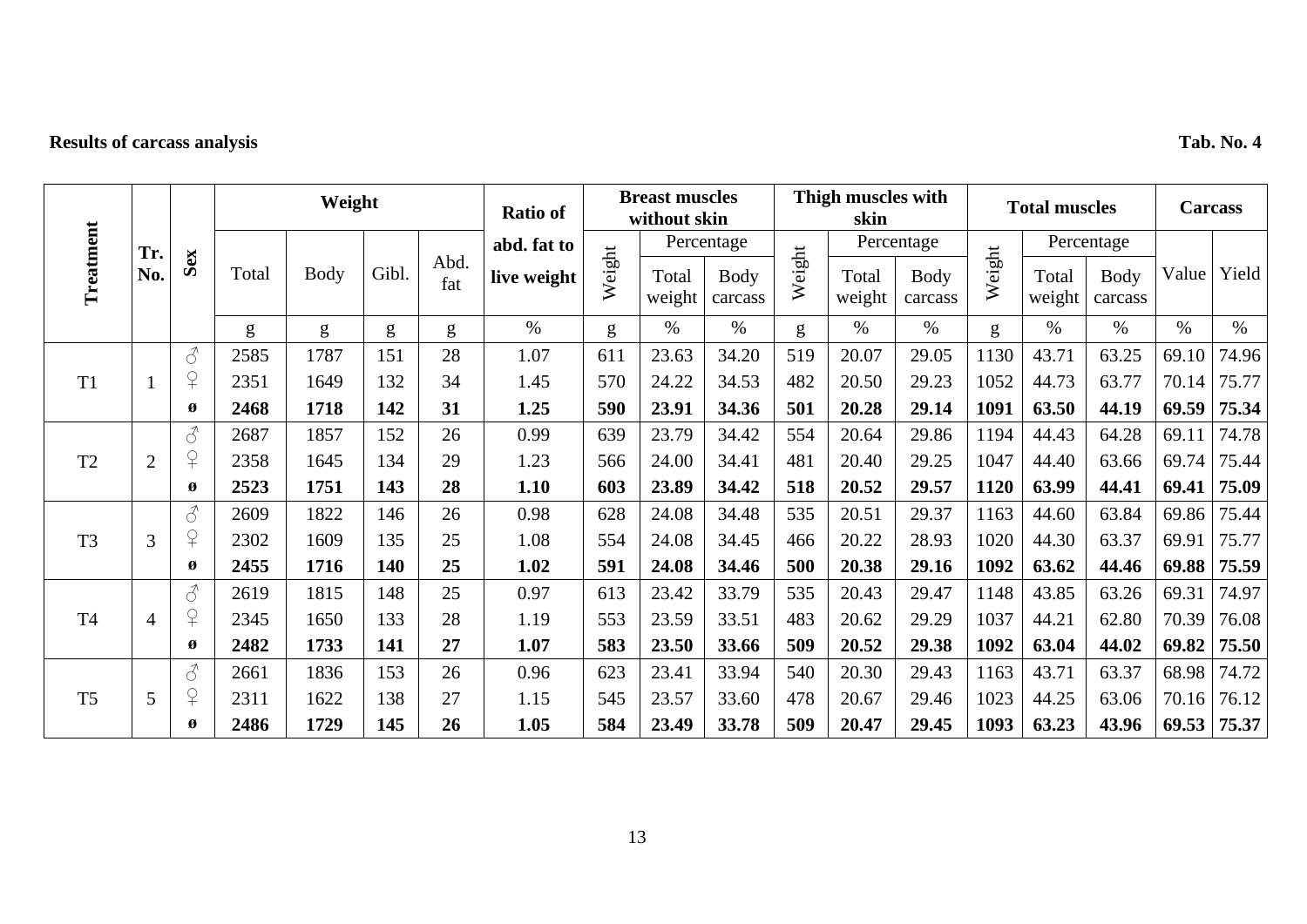**Foot pad lesions Tab. No. 5**

|                  | Tr. No. | <b>Evaluation</b> |           |  |  |  |  |  |
|------------------|---------|-------------------|-----------|--|--|--|--|--|
| <b>Treatment</b> |         | right foot        | left foot |  |  |  |  |  |
|                  |         | 0.20              | 0.22      |  |  |  |  |  |
| T <sub>2</sub>   |         | 0.33              | 0.31      |  |  |  |  |  |
| T <sub>3</sub>   |         | 0.37              | 0.40      |  |  |  |  |  |
| T <sub>4</sub>   |         | 0.43              | 0.49      |  |  |  |  |  |
| T5               |         | 0.31              | 0.33      |  |  |  |  |  |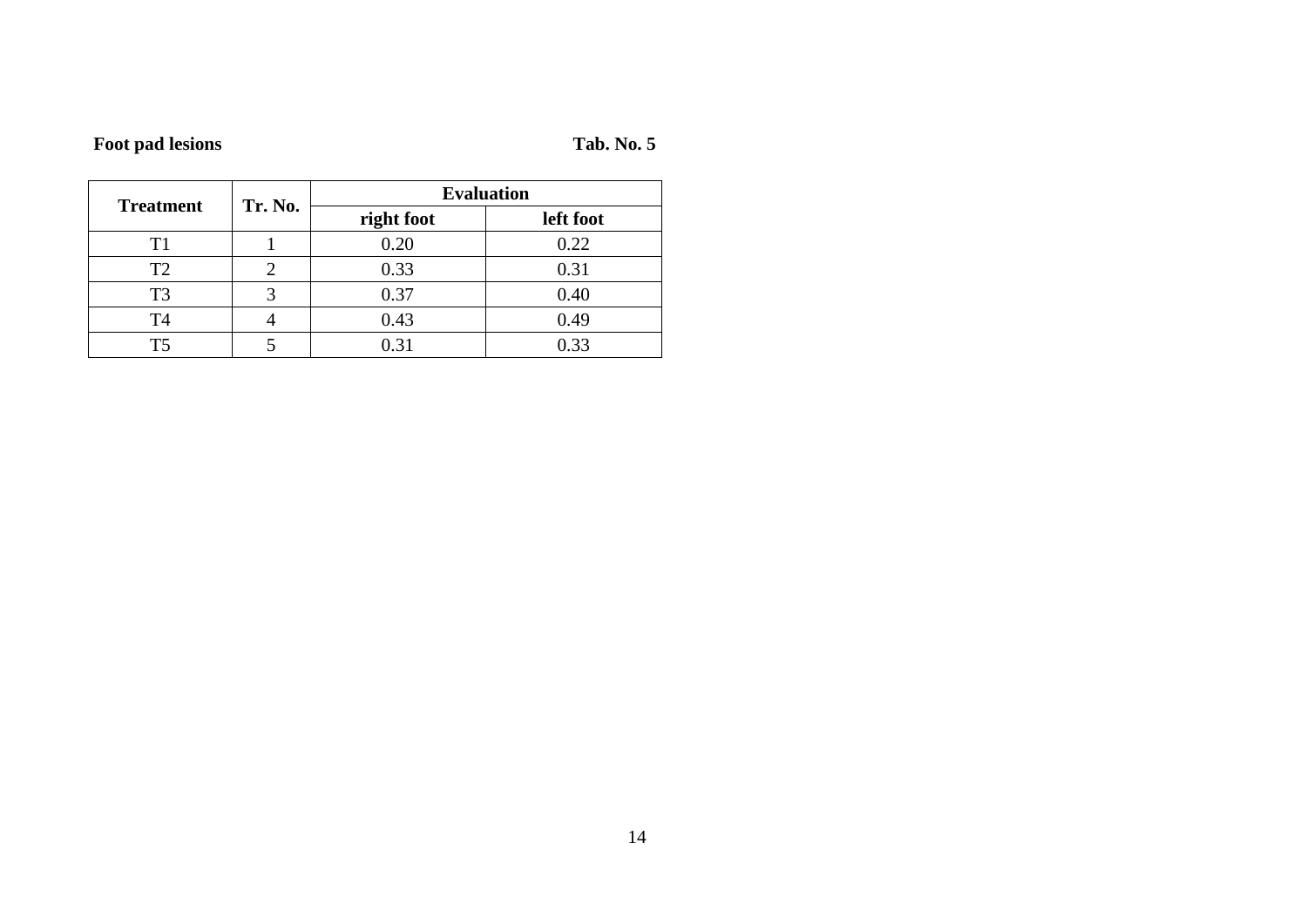### **Statistical analysis - Body weight at 35 days of age Tab. No. 6**

### **Treatment Tr. No. Cocks Hens** Number of birds Average body weight Standard deviation Coefficient of variation  $\begin{array}{c|c}\n\text{Number} \\
\text{Number}\n\end{array}$ of birds Average body weight Standard deviation Coefficient of variation g/birds g/birds % g/birds g/birds % T1 1 153 2531.75 213.25 8.42 260 2285.35 217.11 9.50 T2 2 200 2615.89 209.02 7.99 284 2316.91 198.13 8.55 T3 3 212 2597.39 215.49 8.30 272 2308.42 252.50 10.94 T4 4 175 2570.41 246.60 9.59 238 2304.58 275.77 11.97 T5 5 173 2602.43 196.03 7.53 241 2288.23 207.07 9.05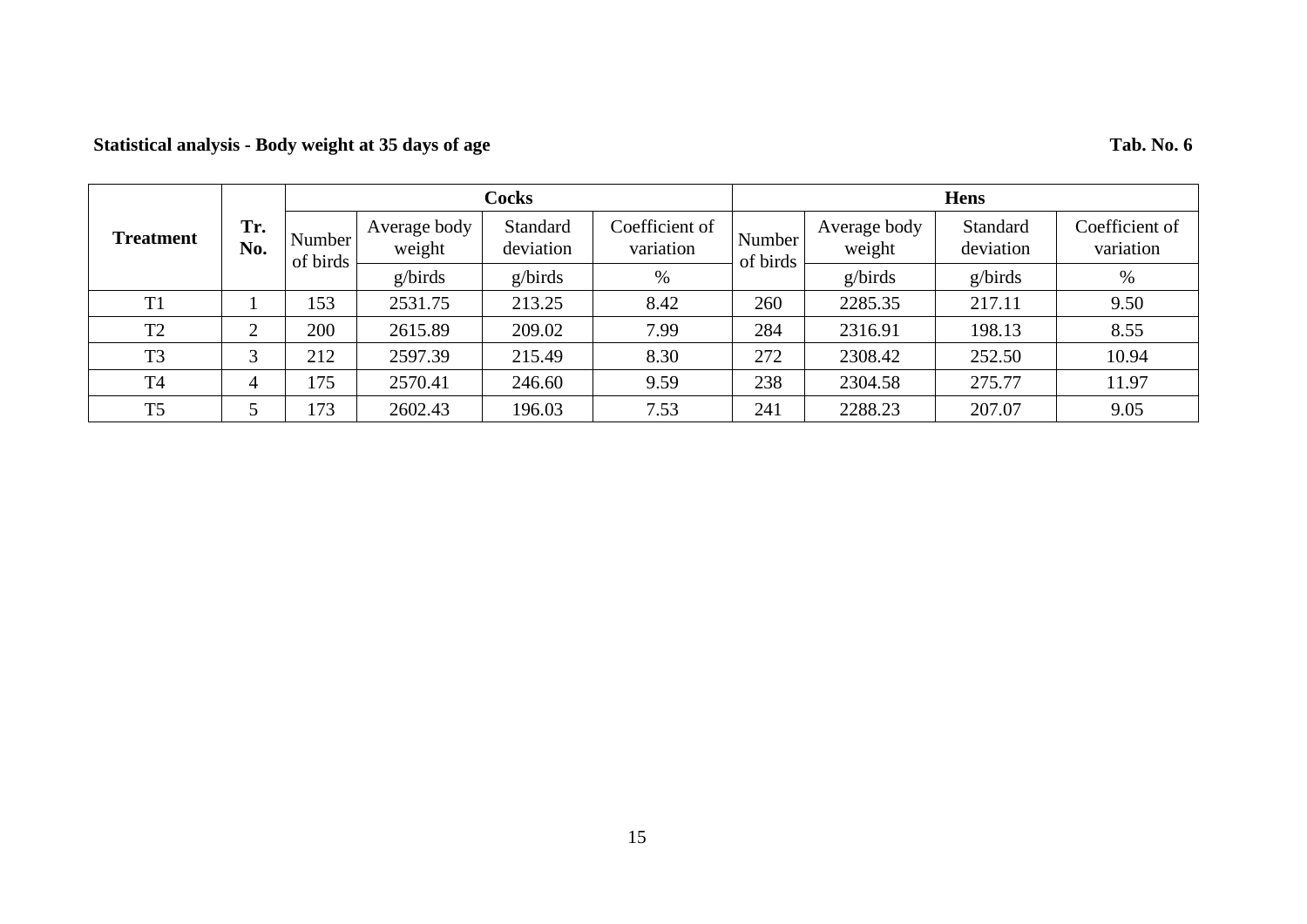### **Statistical analyses of performance results**

Performance results were statistically evaluated using the ANOVA single-factor model (Scheffe test) or nonparametric method Kruskal - Wallis test. The following symbols are used for levels of significance:

 $p \le 0.001$  \*\*\* - differences are very high significant  $p \le 0.01$  \* \* - differences are high significant  $p \le 0.05$  \* - differences are significant  $p > 0.05$  o - differences are not significant

| Body weight - day 1 |                |        |                            |                 |          |                |                            |              | Tab. No. 7a    |
|---------------------|----------------|--------|----------------------------|-----------------|----------|----------------|----------------------------|--------------|----------------|
| <b>Treatment</b>    | Treat.         | No. of | Average                    | <b>Standard</b> |          |                | <b>Kruskal-Wallis test</b> |              |                |
|                     | No.            | box    | $\left( \mathbf{g}\right)$ | deviation       | T1       | T <sub>2</sub> | T <sub>3</sub>             | T4           | T <sub>5</sub> |
| T1                  |                | 6      | 45.02                      | 0.22            |          | $\Omega$       | $\mathbf{O}$               | $\mathbf{O}$ | $\mathbf{o}$   |
| T <sub>2</sub>      | $\overline{2}$ |        | 45.05                      | 0.67            | 1.000000 |                | 0                          | 0            | $\Omega$       |
| T <sub>3</sub>      |                |        | 44.88                      | 0.81            | 1.000000 | 1.000000       |                            | $\Omega$     | $\Omega$       |
| T <sub>4</sub>      | $\overline{4}$ | 6      | 44.73                      | 0.57            | 1.000000 | 0.794213       | 1.000000                   |              | $\Omega$       |
| T <sub>5</sub>      |                | 6      | 45.25                      | 0.49            | 1.000000 | 1.000000       | 1.000000                   | 1.000000     |                |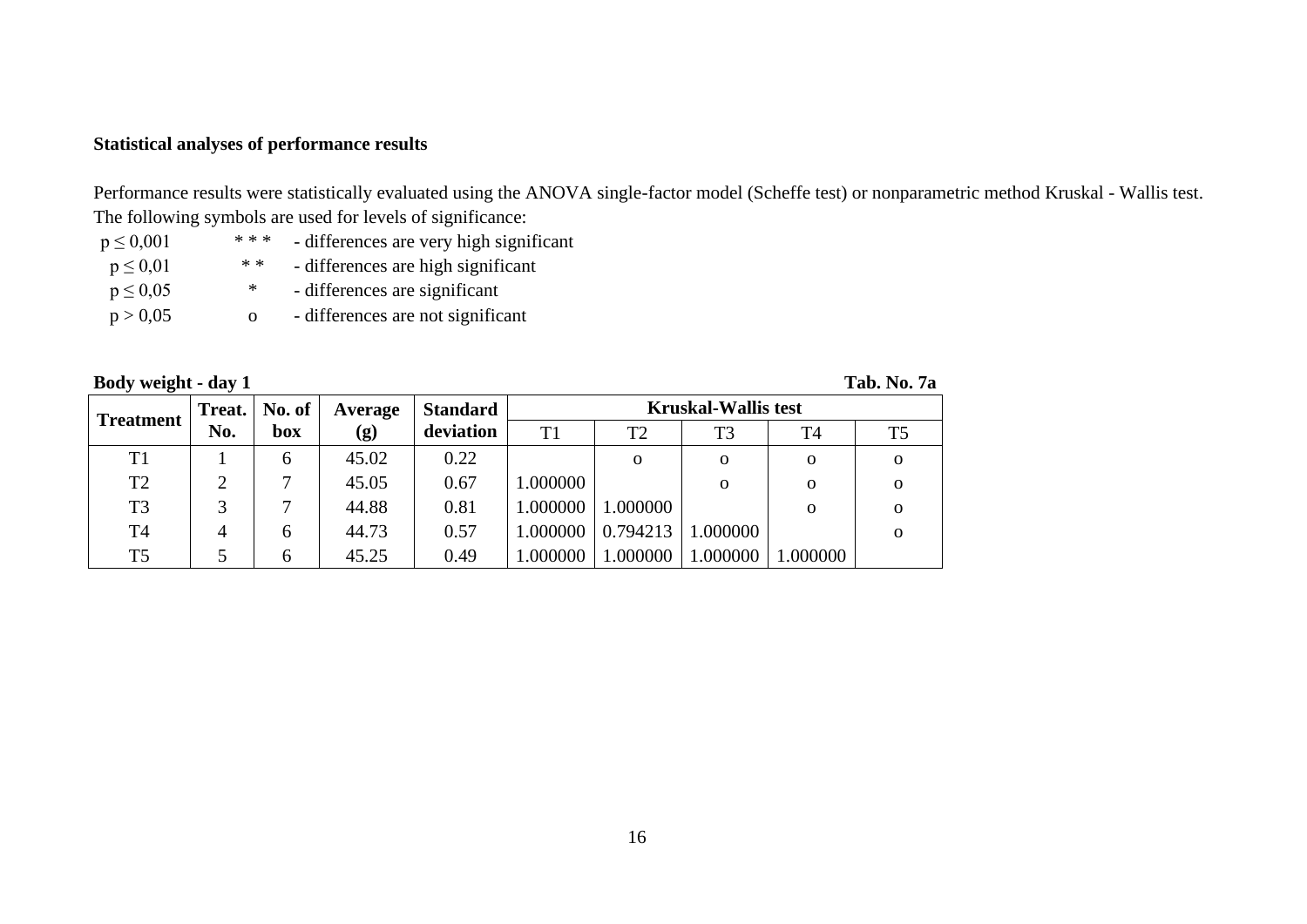**Body weight - day 14 Tab. No. 7b**

| <b>Treatment</b> | Treat. | No. of       | Average | <b>Standard</b> | <b>Scheffe test</b> |                |          |          |          |  |  |  |
|------------------|--------|--------------|---------|-----------------|---------------------|----------------|----------|----------|----------|--|--|--|
|                  | No.    | <b>birds</b> | (g)     | deviation       | T1                  | T <sub>2</sub> | T3       | T4       | T5       |  |  |  |
| T <sub>1</sub>   |        | 420          | 527.69  | 61.50           |                     | $\Omega$       | 0        | 0        | 0        |  |  |  |
| T <sub>2</sub>   |        | 490          | 536.21  | 50.35           | 0.269103            |                | о        | 0        | Ω        |  |  |  |
| T3               |        | 490          | 537.11  | 58.00           | 0.175808            | 0.999523       |          | 0        | $\Omega$ |  |  |  |
| T <sub>4</sub>   | 4      | 420          | 537.31  | 54.23           | 0.189083            | 0.999080       | 0.999999 |          |          |  |  |  |
| T <sub>5</sub>   |        | 420          | 535.53  | 57.33           | 0.395456            | 0.999867       | 0.996298 | 0.994841 |          |  |  |  |

**Body weight - day 28 Tab. No. 7c**

|                  | <b>Treat.</b> | No. of | Average | <b>Standard</b> | <b>Scheffe test</b> |                |          |          |                |  |  |  |
|------------------|---------------|--------|---------|-----------------|---------------------|----------------|----------|----------|----------------|--|--|--|
| <b>Treatment</b> | No.           | birds  | (g)     | deviation       | T1                  | T <sub>2</sub> | T3       | T4       | T <sub>5</sub> |  |  |  |
| T1               |               | 417    | 1670.49 | 173.71          |                     | ***            | ***      | 0        | $\Omega$       |  |  |  |
| T <sub>2</sub>   | ∍             | 488    | 1730.60 | 181.85          | 0.000053            |                | 0        | 0        | $\Omega$       |  |  |  |
| T <sub>3</sub>   |               | 487    | 1738.63 | 185.96          | 0.000002            | 0.975083       |          | $\ast$   | $\ast$         |  |  |  |
| T4               | 4             | 416    | 1695.71 | 180.97          | 0.396203            | 0.077944       | 0.012910 |          | $\Omega$       |  |  |  |
| T <sub>5</sub>   |               | 420    | 1697.17 | 177.42          | 0.333395            | 0.100938       | 0.018074 | 0.999977 |                |  |  |  |

**Body weight - day 35 Tab. No. 7d**

| <b>Treatment</b> | Treat. | No. of       | Average | <b>Standard</b> | <b>Kruskal-Wallis test</b> |                |                |          |                |  |  |  |
|------------------|--------|--------------|---------|-----------------|----------------------------|----------------|----------------|----------|----------------|--|--|--|
|                  | No.    | <b>birds</b> | (g)     | deviation       | T1                         | T <sub>2</sub> | T <sub>3</sub> | T4       | T <sub>5</sub> |  |  |  |
| T1               |        | 413          | 2376.63 | 246.18          |                            | ***            | ***            | $\Omega$ | $\Omega$       |  |  |  |
| T <sub>2</sub>   | ◠      | 484          | 2440.45 | 250.44          | 0.000000                   |                | 0              | ***      | ***            |  |  |  |
| T <sub>3</sub>   | 2      | 484          | 2435.00 | 276.87          | 0.000000                   | 1.000000       |                | ***      | ***            |  |  |  |
| T <sub>4</sub>   | 4      | 413          | 2417.22 | 294.49          | 0.202462                   | 0.000001       | 0.000000       |          | $\Omega$       |  |  |  |
| T <sub>5</sub>   |        | 414          | 2419.53 | 254.94          | 0.163072                   | 0.000002       | 0.000001       | 1.000000 |                |  |  |  |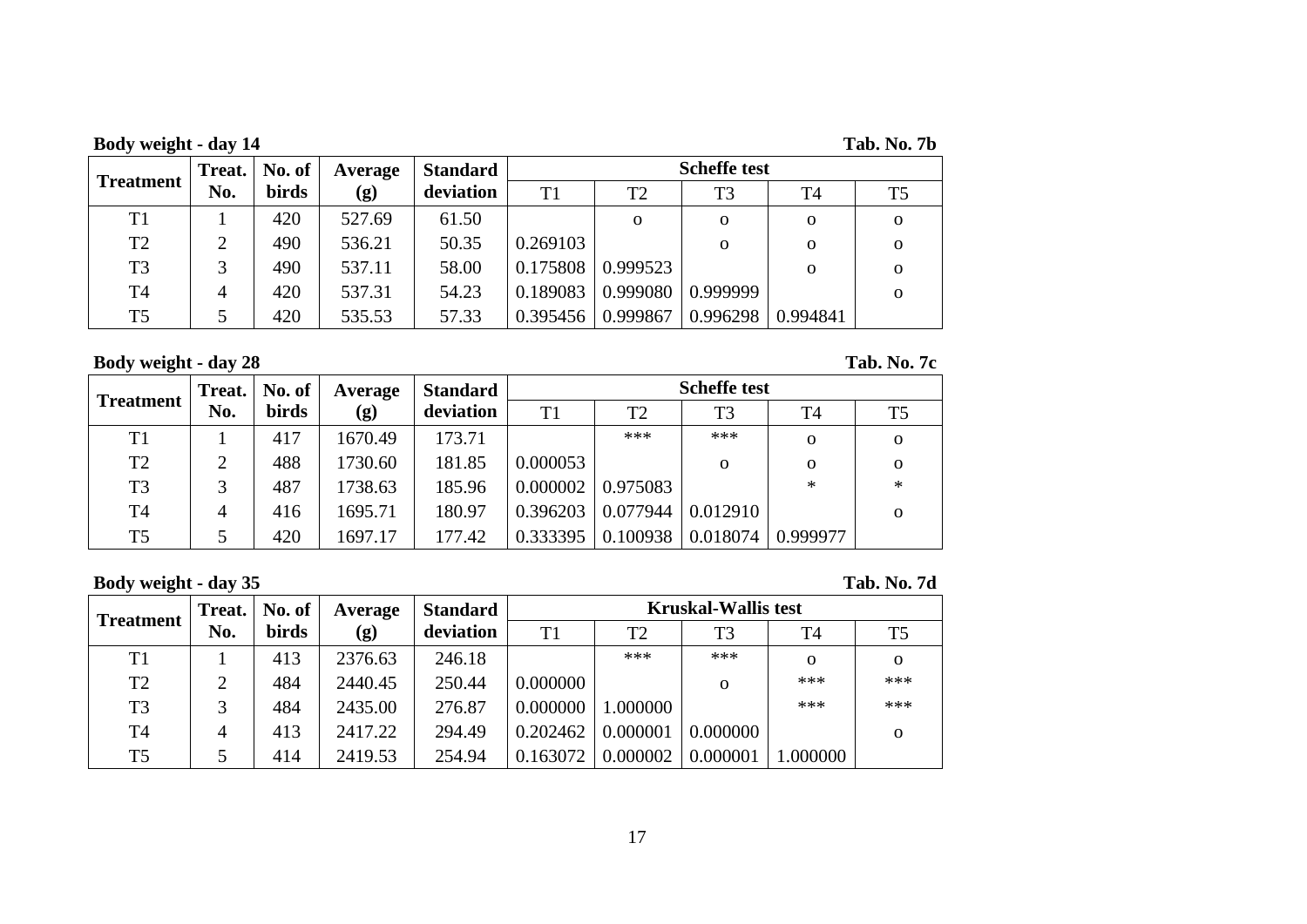**Average weight gain (day 1-14) Tab. No. 8a**

| <b>Treatment</b> |     | <b>Treat.</b>   No. of | Average | <b>Standard</b> | <b>Scheffe test</b> |          |                          |                                  |    |  |  |  |  |
|------------------|-----|------------------------|---------|-----------------|---------------------|----------|--------------------------|----------------------------------|----|--|--|--|--|
|                  | No. | box                    | (g)     | deviation       | T1                  | T2       | T <sub>3</sub>           | T4                               | T5 |  |  |  |  |
| T <sub>1</sub>   |     | <sub>0</sub>           | 34.48   | 1.01            |                     | $\Omega$ | 0                        | 0                                |    |  |  |  |  |
| T <sub>2</sub>   |     |                        | 35.08   | 0.66            | 0.865846            |          | 0                        | 0                                |    |  |  |  |  |
| T <sub>3</sub>   |     |                        | 35.16   | 0.99            | 0.807762            | 0.999937 |                          | 0                                |    |  |  |  |  |
| T <sub>4</sub>   |     | <sub>6</sub>           | 35.18   | 1.06            | 0.807954            |          | $0.999832 \mid 0.999999$ |                                  |    |  |  |  |  |
| T <sub>5</sub>   |     | <sub>6</sub>           | 35.02   | 1.13            | 0.916231            |          |                          | $0.999976$   0.999429   0.999040 |    |  |  |  |  |

### **Average weight gain (day 15-28) Tab. No. 8b**

### **Treatment Treat. No. No. of box Average (g) Standard deviation Scheffe test** T1 | T2 | T3 | T4 | T5 T1 1 6 81.64 3.82 o o o o  $T2 \begin{array}{|c|c|c|c|c|c|c|c|} \hline 2 & 7 & 85.33 & 3.25 & 0.427986 & & & & \hline \end{array}$  o o o T3 3 7 85.83 2.90 0.302641 0.999204 o o  $T4$  4 6 82.75 3.01 0.986847 0.745820 0.604391 T5 5 6 82.97 3.66 0.974061 0.802956 0.669537 0.999976

### **Average weight gain (day 29-35) Tab. No. 8c**

| Treatment      | Treat. | No. of | Average | <b>Standard</b> | <b>Scheffe test</b> |                |                          |          |          |  |  |  |  |
|----------------|--------|--------|---------|-----------------|---------------------|----------------|--------------------------|----------|----------|--|--|--|--|
|                | No.    | box    | (g)     | deviation       | T1                  | T <sub>2</sub> | T <sub>3</sub>           | T4       | T5       |  |  |  |  |
| T <sub>1</sub> |        | 6      | 100.92  | 7.91            |                     | $\mathbf{o}$   | $\Omega$                 | 0        | $\Omega$ |  |  |  |  |
| T <sub>2</sub> | ↑      |        | 101.42  | 11.41           | 0.999993            |                | $\Omega$                 | 0        | 0        |  |  |  |  |
| T <sub>3</sub> |        |        | 99.47   | 8.06            | 0.999500            | 0.998160       |                          | 0        |          |  |  |  |  |
| T <sub>4</sub> |        | 6      | 103.22  | 12.86           | 0.997417            |                | $0.998838 \mid 0.980665$ |          |          |  |  |  |  |
| T <sub>5</sub> |        | 6      | 103.16  | 11.62           | 0.997648            |                | $0.998970$   0.981684    | 1.000000 |          |  |  |  |  |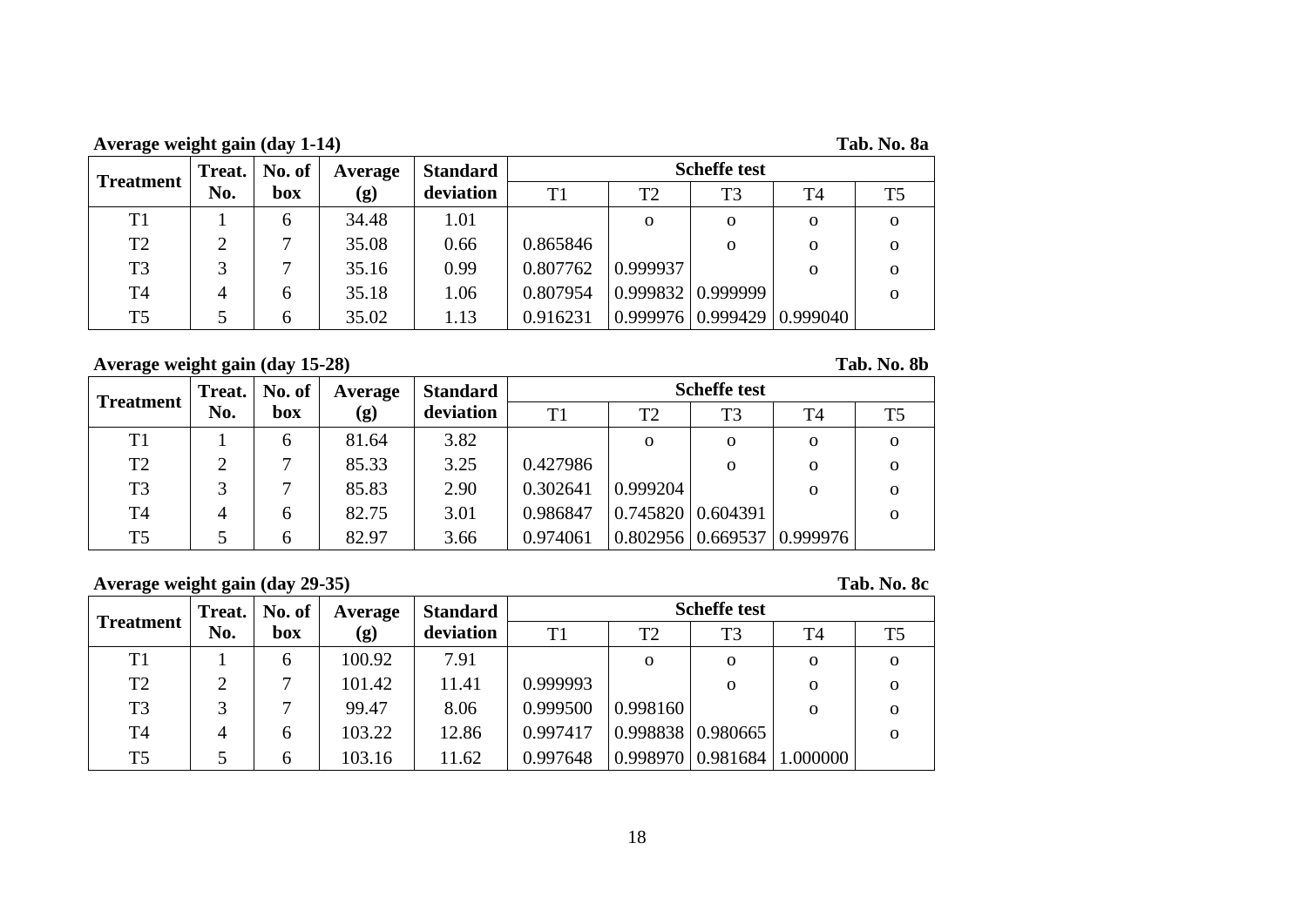**Average weight gain (day 1-35) Tab. No. 8d**

| <b>Treatment</b> | Treat. |              |       |           | No. of   | Average  | <b>Standard</b>          |          |    | <b>Scheffe test</b> |  |  |
|------------------|--------|--------------|-------|-----------|----------|----------|--------------------------|----------|----|---------------------|--|--|
|                  | No.    | box          | (g)   | deviation | T1       | T2       | T <sub>3</sub>           | T4       | T5 |                     |  |  |
| T1               |        | 6            | 66.63 | 1.31      |          | 0        | $\Omega$                 | 0        | 0  |                     |  |  |
| T <sub>2</sub>   | ↑      |              | 68.45 | 2.12      | 0.571096 |          | $\Omega$                 | $\Omega$ | Ω  |                     |  |  |
| T <sub>3</sub>   | 2      |              | 68.29 | 1.55      | 0.653301 | 0.999918 |                          | $\Omega$ | Ω  |                     |  |  |
| T <sub>4</sub>   | 4      | <sub>0</sub> | 67.82 | 2.59      | 0.879468 |          | $0.984892 \mid 0.994998$ |          | Ω  |                     |  |  |
| T <sub>5</sub>   |        | 6            | 67.83 | 1.65      | 0.875350 | 0.985991 | 0.995494                 | 1.000000 |    |                     |  |  |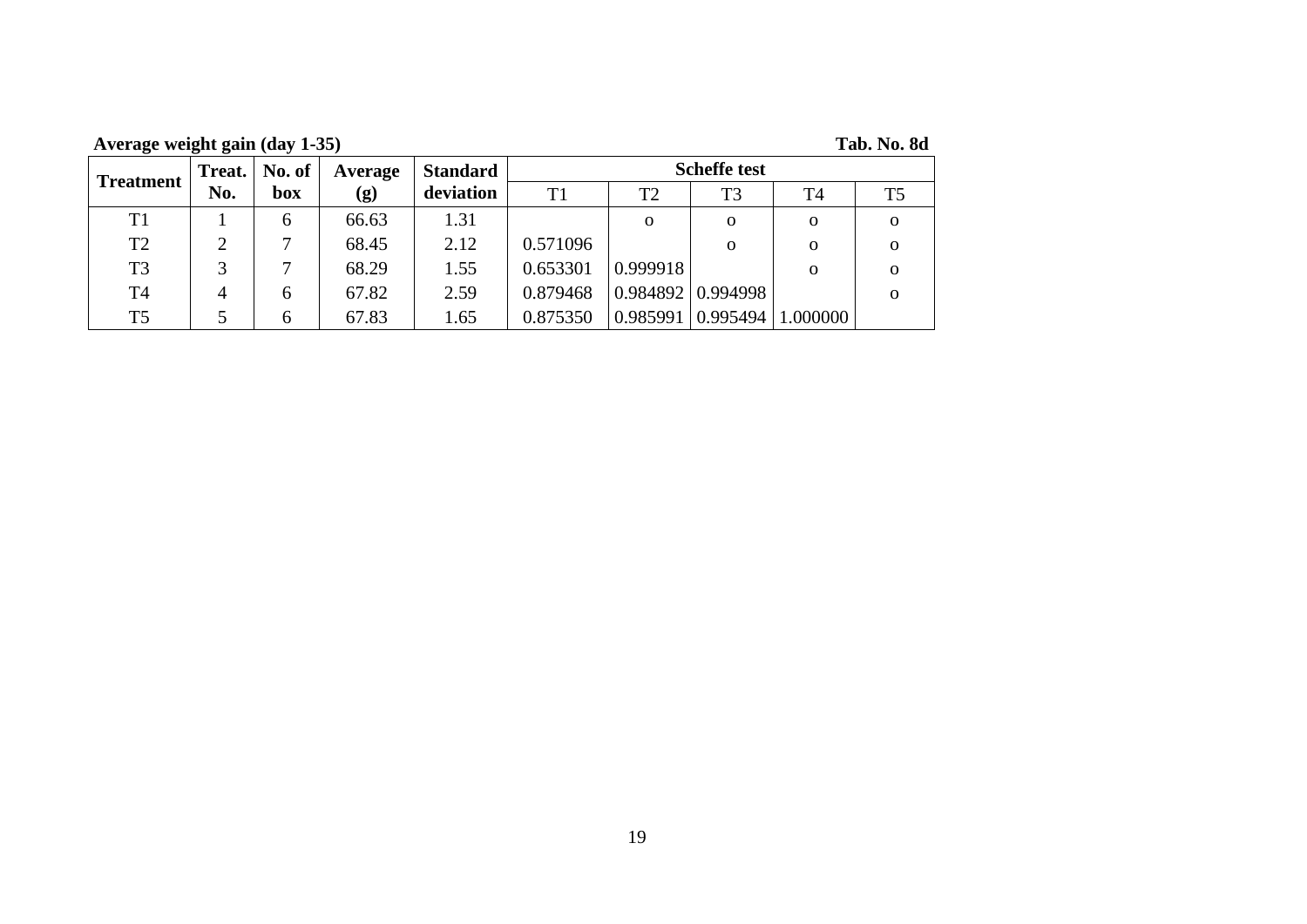| <b>FCR 14</b>    |        |            |                         |                 |                |                |                     |                | Tab. No. 9a    |
|------------------|--------|------------|-------------------------|-----------------|----------------|----------------|---------------------|----------------|----------------|
|                  | Treat. |            | Average                 | <b>Standard</b> |                |                | <b>Scheffe test</b> |                |                |
| <b>Treatment</b> | No.    | No. of box | $(g/kg$ live<br>weight) | deviation       | T <sub>1</sub> | T <sub>2</sub> | T <sub>3</sub>      | T <sub>4</sub> | T <sub>5</sub> |
| T1               |        | 6          | 1097.11                 | 77.71           |                | $\Omega$       | $\mathbf{o}$        | $\Omega$       | $\mathbf{O}$   |
| T <sub>2</sub>   | ∍      |            | 1071.90                 | 17.86           | 0.912127       |                | $\mathbf{O}$        | 0              | $\Omega$       |
| T <sub>3</sub>   |        |            | 1075.82                 | 15.29           | 0.950657       | 0.999914       |                     | $\Omega$       | $\Omega$       |
| T <sub>4</sub>   | 4      | 6          | 1088.60                 | 31.46           | 0.998650       |                | 0.979384   0.992459 |                | $\Omega$       |
| T <sub>5</sub>   |        | 6          | 1075.49                 | 61.48           | 0.954261       | 0.999949       | 1.000000 0.992782   |                |                |

**FCR 28 Tab. No. 9b**

|                  | Treat. |            |                       | <b>Average</b> | <b>Standard</b> |                |                     | <b>Scheffe test</b>            |                |  |
|------------------|--------|------------|-----------------------|----------------|-----------------|----------------|---------------------|--------------------------------|----------------|--|
| <b>Treatment</b> | No.    | No. of box | (g/kg live<br>weight) | deviation      | T1              | T <sub>2</sub> | T <sub>3</sub>      | T <sub>4</sub>                 | T <sub>5</sub> |  |
| T <sub>1</sub>   |        | b          | 1471.64               | 42.41          |                 | $\mathbf{o}$   | 0                   | $\Omega$                       | $\mathbf{O}$   |  |
| T <sub>2</sub>   |        |            | 1412.95               | 41.33          | 0.205078        |                | 0                   | Ω                              | $\mathbf{O}$   |  |
| T <sub>3</sub>   |        |            | 1402.77               | 37.48          | 0.096737        | 0.994656       |                     | $\Omega$                       | $\mathbf{O}$   |  |
| T <sub>4</sub>   |        | 6          | 1439.68               | 37.39          | 0.779822        |                | 0.855111   0.645462 |                                | $\mathbf{O}$   |  |
| T <sub>5</sub>   |        | 6          | 1437.93               | 50.03          | 0.744611        |                |                     | 0.882960   0.685746   0.999996 |                |  |

| <b>FCR 35</b>                        |     |            |                       |           |          |                |                                |                | Tab. No. 9c    |
|--------------------------------------|-----|------------|-----------------------|-----------|----------|----------------|--------------------------------|----------------|----------------|
| Average<br><b>Standard</b><br>Treat. |     |            |                       |           |          |                | <b>Scheffe test</b>            |                |                |
| <b>Treatment</b>                     | No. | No. of box | (g/kg live<br>weight) | deviation | T1       | T <sub>2</sub> | T <sub>3</sub>                 | T <sub>4</sub> | T <sub>5</sub> |
| T1                                   |     | 6          | 1616.75               | 17.63     |          | $\mathbf{o}$   | $\mathbf{0}$                   | $\Omega$       | $\mathbf{O}$   |
| T2                                   | C   |            | 1562.96               | 47.77     | 0.251311 |                | $\Omega$                       | $\Omega$       | $\Omega$       |
| T <sub>3</sub>                       | 3   |            | 1563.04               | 38.97     | 0.252668 | 1.000000       |                                | $\Omega$       | $\mathbf{O}$   |
| T <sub>4</sub>                       | 4   | 6          | 1584.29               | 39.37     | 0.747828 |                | $0.922179 \mid 0.923173$       |                | $\Omega$       |
| T <sub>5</sub>                       |     | 6          | 1580.99               | 49.09     | 0.675116 |                | 0.956430   0.957122   0.999947 |                |                |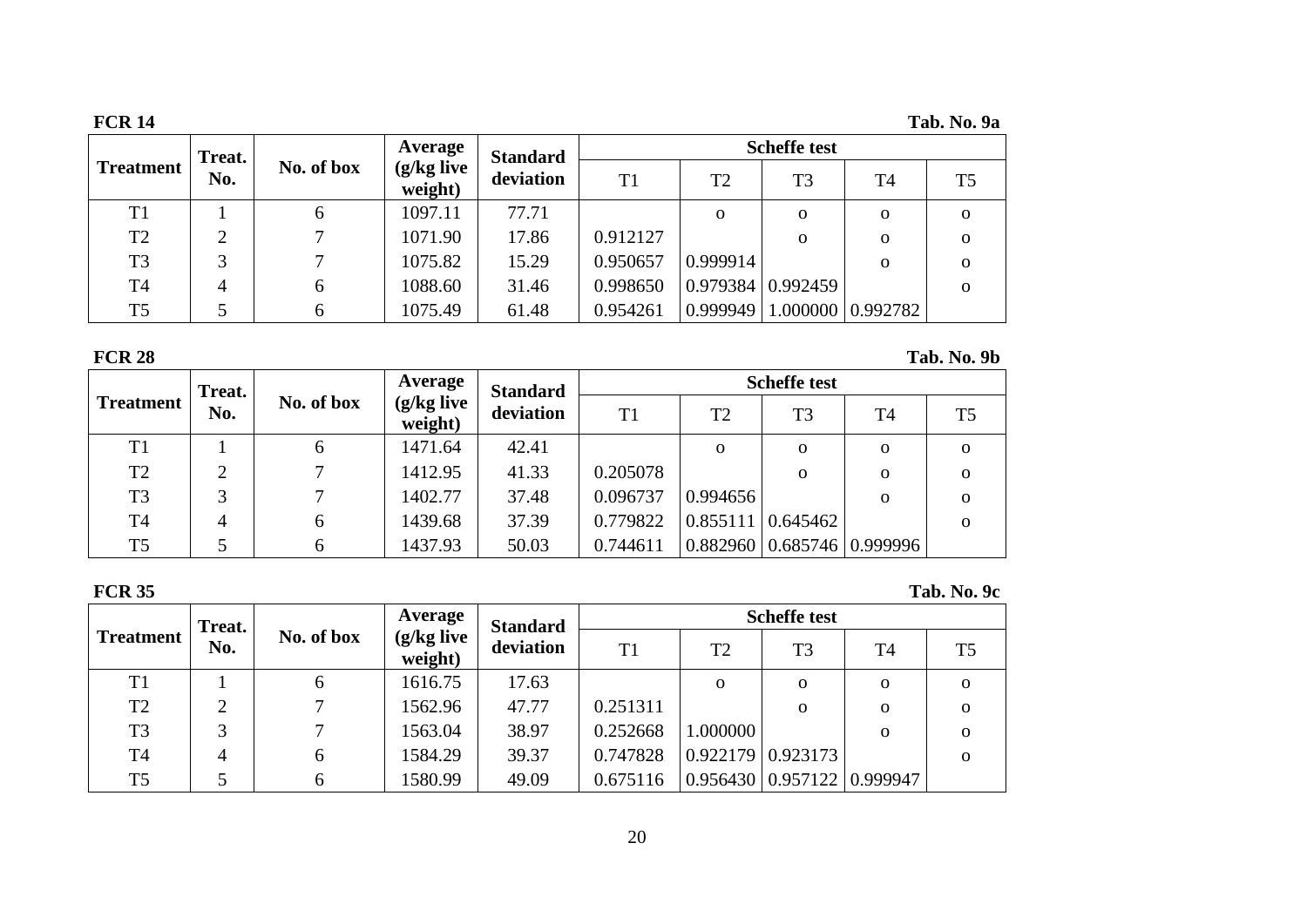**FCR per 1 kg of weight gain - 1-14 day** 

| <b>Tab. No. 10a</b> |  |  |
|---------------------|--|--|
|                     |  |  |

|                  |               |            | Average                   |                              |                |          | <b>Scheffe test</b>           |                       |                |
|------------------|---------------|------------|---------------------------|------------------------------|----------------|----------|-------------------------------|-----------------------|----------------|
| <b>Treatment</b> | Treat.<br>No. | No. of box | (g/kg)<br>weight<br>gain) | <b>Standard</b><br>deviation | T <sub>1</sub> | T2       | T <sub>3</sub>                | T <sub>4</sub>        | T <sub>5</sub> |
| T1               |               | 6          | 1199.63                   | 86.82                        |                | $\Omega$ | $\Omega$                      | $\mathbf{O}$          | $\Omega$       |
| T <sub>2</sub>   | ↑             | 7          | 1170.26                   | 20.34                        | 0.903639       |          | $\Omega$                      | $\mathbf{O}$          | $\Omega$       |
| T <sub>3</sub>   | 3             | $\tau$     | 1174.03                   | 19.64                        | 0.939242       | 0.999956 |                               | $\mathbf{O}$          | $\mathbf{O}$   |
| T <sub>4</sub>   | 4             | 6          | 1187.56                   | 36.49                        | 0.996748       |          | $0.985223 \mid 0.994173 \mid$ |                       | $\Omega$       |
| T <sub>5</sub>   | 5             | 6          | 1174.97                   | 69.90                        | 0.953159       | 0.999908 |                               | $1.000000$   0.996182 |                |

**FCR per 1 kg of weight gain - 15-28 day Tab. No. 10b**

|                  |               |            | Average                   |                              | <b>Scheffe test</b> |                          |                |                |                |  |
|------------------|---------------|------------|---------------------------|------------------------------|---------------------|--------------------------|----------------|----------------|----------------|--|
| <b>Treatment</b> | Treat.<br>No. | No. of box | (g/kg)<br>weight<br>gain) | <b>Standard</b><br>deviation | T1                  | T <sub>2</sub>           | T <sub>3</sub> | T <sub>4</sub> | T <sub>5</sub> |  |
| T1               |               | 6          | 1647.15                   | 65.90                        |                     | $\Omega$                 | $\Omega$       | $\mathbf{O}$   | $\Omega$       |  |
| T <sub>2</sub>   | C             | 7          | 1566.99                   | 58.40                        | 0.358688            |                          | $\mathbf 0$    | $\mathbf{O}$   | $\Omega$       |  |
| T <sub>3</sub>   | 3             | 7          | 1550.55                   | 61.60                        | 0.189254            | 0.994646                 |                | $\mathbf{O}$   | $\Omega$       |  |
| T <sub>4</sub>   | 4             | 6          | 1604.28                   | 61.15                        | 0.873408            | $0.909104 \mid 0.727261$ |                |                | $\Omega$       |  |
| T <sub>5</sub>   |               | 6          | 1606.69                   | 88.60                        | 0.894796            | $0.888524 \mid 0.694149$ |                | 0.999998       |                |  |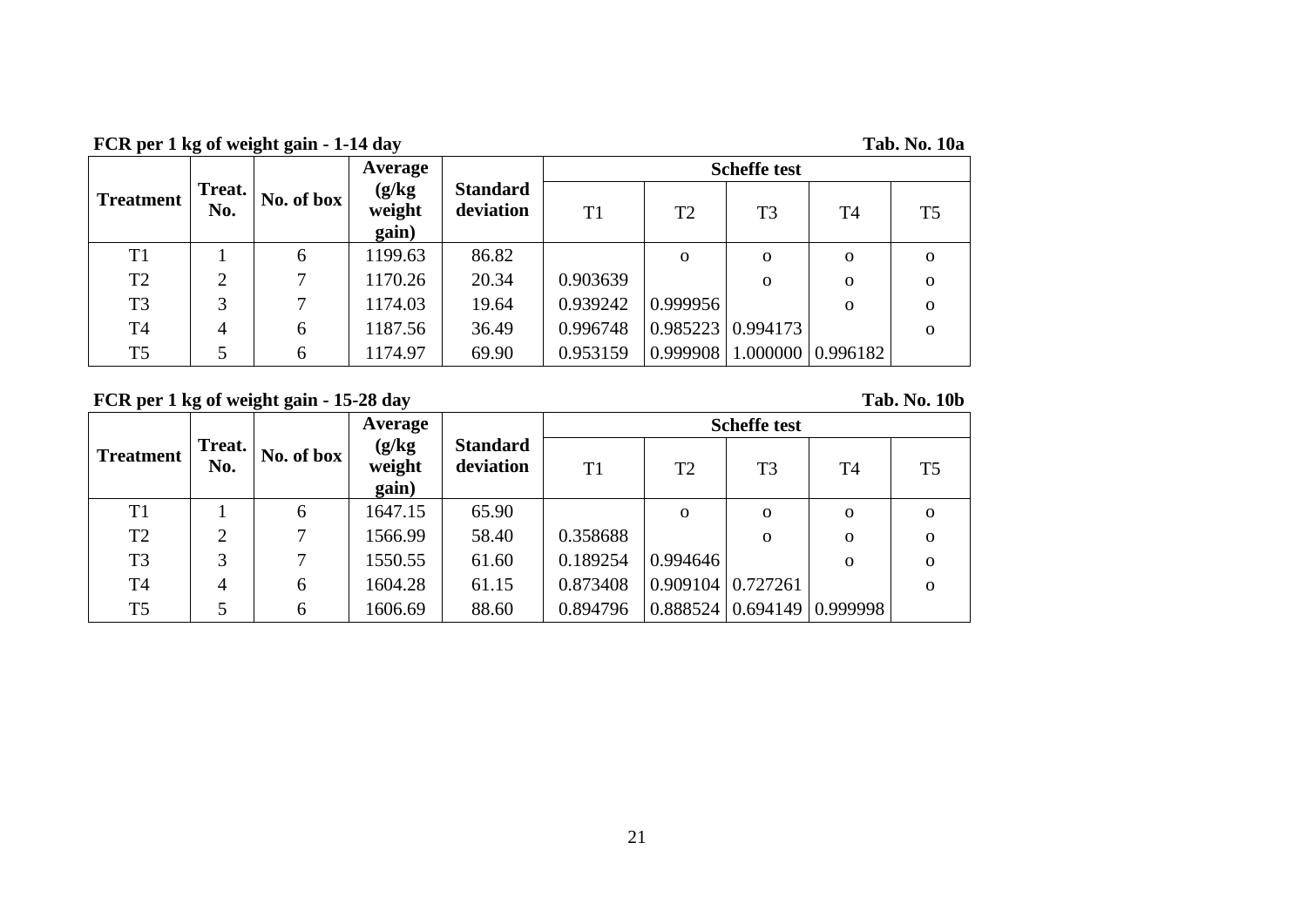**FCR per 1 kg of weight gain - 29-35 day** 

| <b>Tab. No. 10c</b> |  |  |
|---------------------|--|--|
|---------------------|--|--|

|                  |               |            | Average                   |                              |          |             | <b>Scheffe test</b> |                |                |
|------------------|---------------|------------|---------------------------|------------------------------|----------|-------------|---------------------|----------------|----------------|
| <b>Treatment</b> | Treat.<br>No. | No. of box | (g/kg)<br>weight<br>gain) | <b>Standard</b><br>deviation | T1       | T2          | T <sub>3</sub>      | T <sub>4</sub> | T <sub>5</sub> |
| T1               |               | 6          | 1961.67                   | 182.97                       |          | $\mathbf 0$ | $\Omega$            | $\mathbf{O}$   | $\Omega$       |
| T <sub>2</sub>   | ◠             | 7          | 1948.93                   | 192.24                       | 0.999974 |             | $\Omega$            | $\mathbf{O}$   | $\Omega$       |
| T <sub>3</sub>   | 3             | 7          | 1963.84                   | 164.31                       | 1.000000 | 0.999943    |                     | $\mathbf{O}$   | $\Omega$       |
| T <sub>4</sub>   | 4             | 6          | 1916.07                   | 137.34                       | 0.996522 | 0.998881    | 0.995196            |                | $\Omega$       |
| T <sub>5</sub>   |               | 6          | 1918.86                   | 271.38                       | 0.997278 | 0.999211    | 0.996192            | 1.000000       |                |

**FCR per 1 kg of weight gain - 1-35 day Tab. No. 10d**

|                  |                |            | Average                   |                              | <b>Scheffe test</b> |                |                                |                |                |  |
|------------------|----------------|------------|---------------------------|------------------------------|---------------------|----------------|--------------------------------|----------------|----------------|--|
| <b>Treatment</b> | Treat.<br>No.  | No. of box | (g/kg)<br>weight<br>gain) | <b>Standard</b><br>deviation | T1                  | T <sub>2</sub> | T <sub>3</sub>                 | T <sub>4</sub> | T <sub>5</sub> |  |
| T <sub>1</sub>   |                | 6          | 1648.28                   | 18.25                        |                     | $\Omega$       | $\Omega$                       | $\mathbf{O}$   | $\Omega$       |  |
| T <sub>2</sub>   | $\overline{2}$ |            | 1592.56                   | 49.78                        | 0.253662            |                | $\Omega$                       | $\mathbf{O}$   | $\Omega$       |  |
| T <sub>3</sub>   | 3              |            | 1592.64                   | 40.54                        | 0.255027            | 1.000000       |                                | $\mathbf{O}$   | $\Omega$       |  |
| T <sub>4</sub>   | 4              | 6          | 1614.51                   | 40.80                        | 0.746761            |                | $0.924502 \mid 0.925477$       |                | $\Omega$       |  |
| T <sub>5</sub>   |                | 6          | 1611.33                   | 50.81                        | 0.679346            |                | 0.956041   0.956736   0.999960 |                |                |  |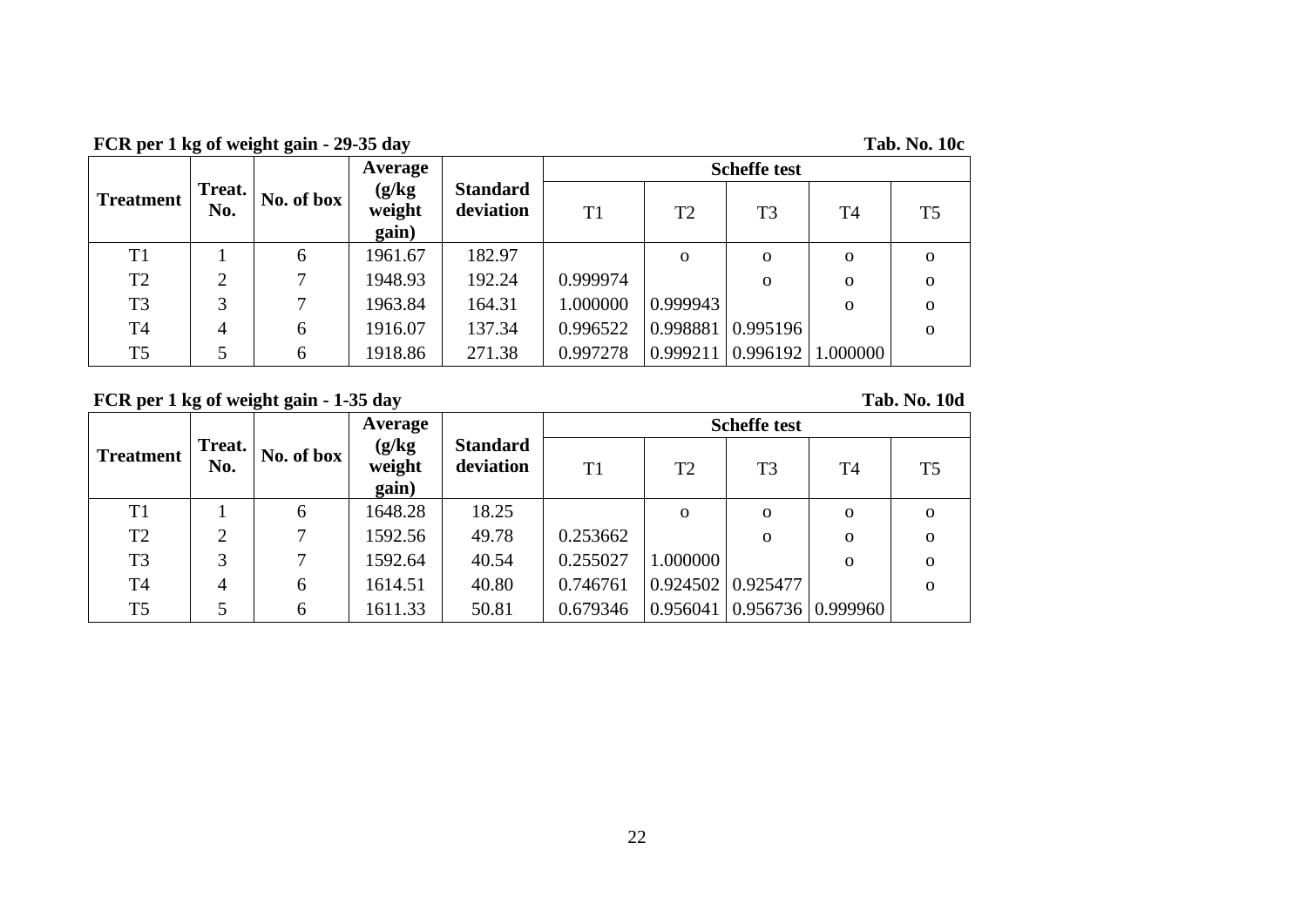**Ratio of abd. fat to live weight -**  $\beta$  **Tab. No. 11a** 

| <b>Treatment</b> | Treat. | No. of box | $\frac{0}{0}$ | <b>Standard</b> |                | <b>Scheffe test</b> |                |                |    |  |  |
|------------------|--------|------------|---------------|-----------------|----------------|---------------------|----------------|----------------|----|--|--|
|                  | No.    |            |               | deviation       | T <sub>1</sub> | T <sub>2</sub>      | T <sub>3</sub> | T <sub>4</sub> | T5 |  |  |
| T <sub>1</sub>   |        | O          | 1.07          | 0.19            |                | O                   | 0              | $\Omega$       | 0  |  |  |
| T <sub>2</sub>   |        |            | 0.98          | 0.16            | 0.933943       |                     | O              | $\Omega$       | Ω  |  |  |
| T <sub>3</sub>   |        |            | 0.98          | 0.18            | 0.907021       | 0.999986            |                | $\Omega$       | 0  |  |  |
| T <sub>4</sub>   |        | h.         | 0.97          | 0.15            | 0.888193       | 0.999808            | 0.999987       |                | 0  |  |  |
| T <sub>5</sub>   |        |            | 0.96          | 0.18            | 0.869816       | 0.999494            | 0.999929       | 0.999999       |    |  |  |

# **Breast muscles % total weight -**  $\delta$

| <b>Tab. No. 11b</b> |  |
|---------------------|--|
|                     |  |

| <b>Treatment</b> | Treat. | No. of box | $\frac{6}{10}$ | <b>Standard</b> | <b>Scheffe test</b> |                |                |             |          |  |
|------------------|--------|------------|----------------|-----------------|---------------------|----------------|----------------|-------------|----------|--|
|                  | No.    |            |                | deviation       | T1                  | T <sub>2</sub> | T <sub>3</sub> | T4          | T5       |  |
| <b>T1</b>        |        |            | 23.63          | 0.35            |                     | 0              | O              | 0           | 0        |  |
| T <sub>2</sub>   | ∠      |            | 23.78          | 1.04            | 0.998229            |                | 0              | $\Omega$    | 0        |  |
| T <sub>3</sub>   |        |            | 24.08          | 0.75            | 0.894760            | 0.969583       |                | $\mathbf 0$ | 0        |  |
| T4               |        | 6          | 23.42          | 0.64            | 0.993724            | 0.949531       | 0.674982       |             | $\Omega$ |  |
| T <sub>5</sub>   |        |            | 23.41          | 0.86            | 0.993517            | 0.948639       | 0.672750       | .000000     |          |  |

# **Breast muscles % body carcass - ♂ Tab. No. 11c**

| <b>Treatment</b> | Treat. | No. of box   | $\frac{6}{9}$ | <b>Standard</b> | <b>Scheffe test</b> |                |                |              |                |  |
|------------------|--------|--------------|---------------|-----------------|---------------------|----------------|----------------|--------------|----------------|--|
|                  | No.    |              |               | deviation       | T1                  | T <sub>2</sub> | T <sub>3</sub> | T4           | T <sub>5</sub> |  |
| T <sub>1</sub>   |        | <sub>0</sub> | 34.19         | 0.58            |                     | $\mathbf 0$    | $\mathbf{o}$   | $\mathbf{O}$ |                |  |
| T <sub>2</sub>   |        |              | 34.41         | 1.37            | 0.997364            |                | $\Omega$       | $\mathbf{O}$ |                |  |
| T <sub>3</sub>   |        |              | 34.47         | 1.09            | 0.992669            | 0.999972       |                | $\mathbf{O}$ |                |  |
| T <sub>4</sub>   | 4      | b            | 33.78         | 0.81            | 0.972452            | 0.869564       | 0.823612       |              |                |  |
| T <sub>5</sub>   |        |              | 33.94         | 0.95            | 0.995704            | 0.951505       | 0.924030       | 0.999256     |                |  |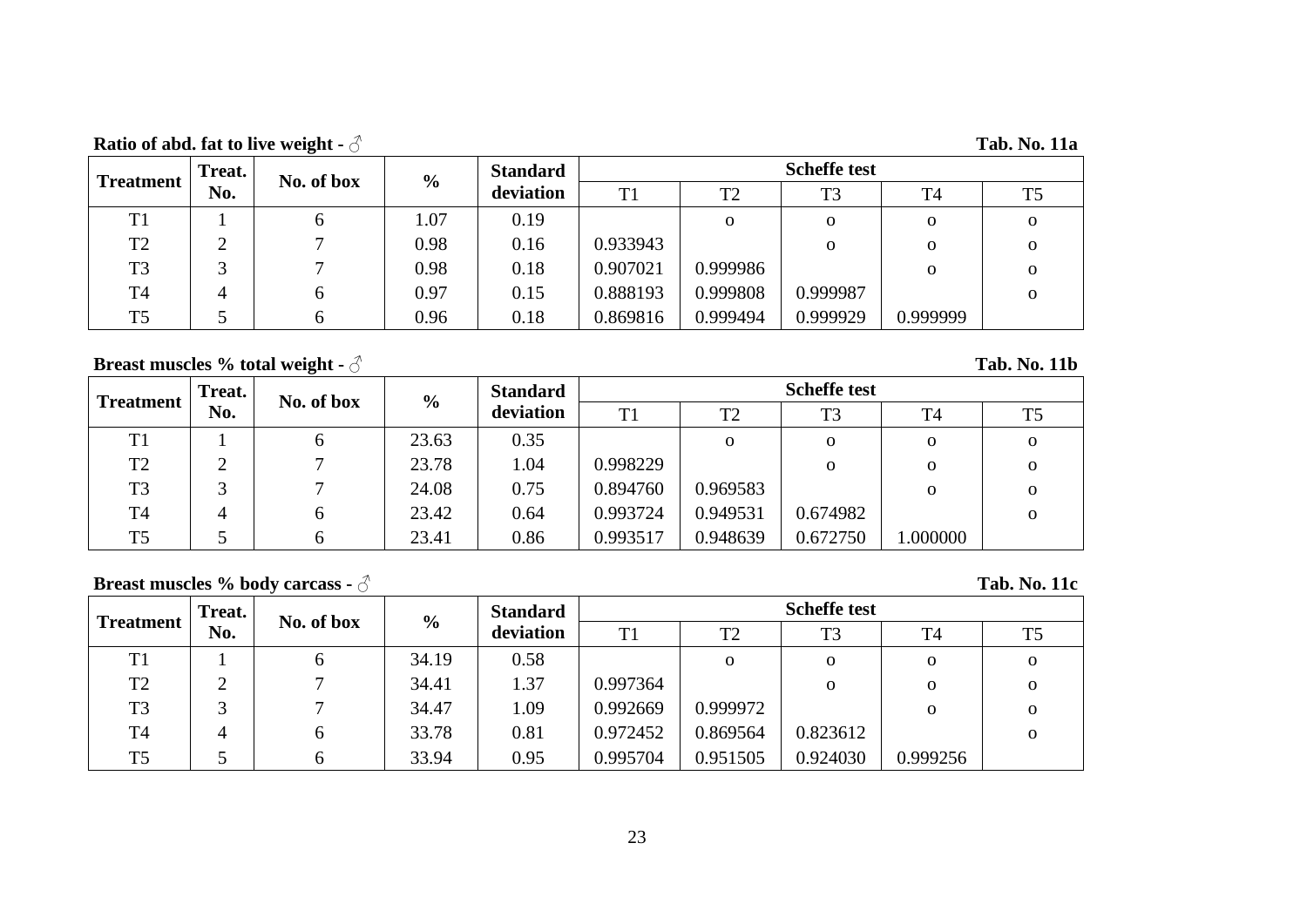**Thigh muscles % total weight -**  $\triangle$  **Tab. No. 11d** 

|                  | Treat. | No. of box   | $\frac{6}{6}$ | <b>Standard</b> |                |                | <b>Scheffe test</b> |                |                |
|------------------|--------|--------------|---------------|-----------------|----------------|----------------|---------------------|----------------|----------------|
| <b>Treatment</b> | No.    |              |               | deviation       | T <sub>1</sub> | T <sub>2</sub> | T <sub>3</sub>      | T <sub>4</sub> | T <sub>5</sub> |
| T <sub>1</sub>   |        | n            | 20.08         | 0.41            |                | $\Omega$       | 0                   | $\mathbf{o}$   | 0              |
| T <sub>2</sub>   |        |              | 20.63         | 0.63            | 0.502962       |                | 0                   | $\mathbf{o}$   | 0              |
| T <sub>3</sub>   |        |              | 20.51         | 0.71            | 0.717299       | 0.996263       |                     | $\mathbf{o}$   | 0              |
| T <sub>4</sub>   |        | <sub>0</sub> | 20.43         | 0.50            | 0.866587       | 0.974792       | 0.999089            |                | $\Omega$       |
| T <sub>5</sub>   |        |              | 20.30         | 0.28            | 0.969484       | 0.874770       | 0.973444            | 0.996951       |                |

# **Thigh muscles % body carcass - ♂ Tab. No. 11e**

| <b>Treatment</b> | Treat. | No. of box | $\frac{0}{0}$ | <b>Standard</b> | <b>Scheffe test</b> |                |                |                |    |  |
|------------------|--------|------------|---------------|-----------------|---------------------|----------------|----------------|----------------|----|--|
|                  | No.    |            |               | deviation       | T1                  | T <sub>2</sub> | T <sub>3</sub> | T <sub>4</sub> | T5 |  |
| T <sub>1</sub>   |        | O          | 29.05         | 0.60            |                     | 0              | $\Omega$       | $\mathbf 0$    | 0  |  |
| T <sub>2</sub>   |        |            | 29.86         | 0.70            | 0.357114            |                | 0              | O              | 0  |  |
| T <sub>3</sub>   |        |            | 29.36         | 0.76            | 0.951120            | 0.760350       |                | O              | Ω  |  |
| <b>T4</b>        | 4      | 6          | 29.47         | 0.65            | 0.887402            | 0.895043       | 0.999275       |                | Ω  |  |
| T <sub>5</sub>   |        |            | 29.44         | 0.64            | 0.909031            | 0.870787       | 0.999775       | 0.999997       |    |  |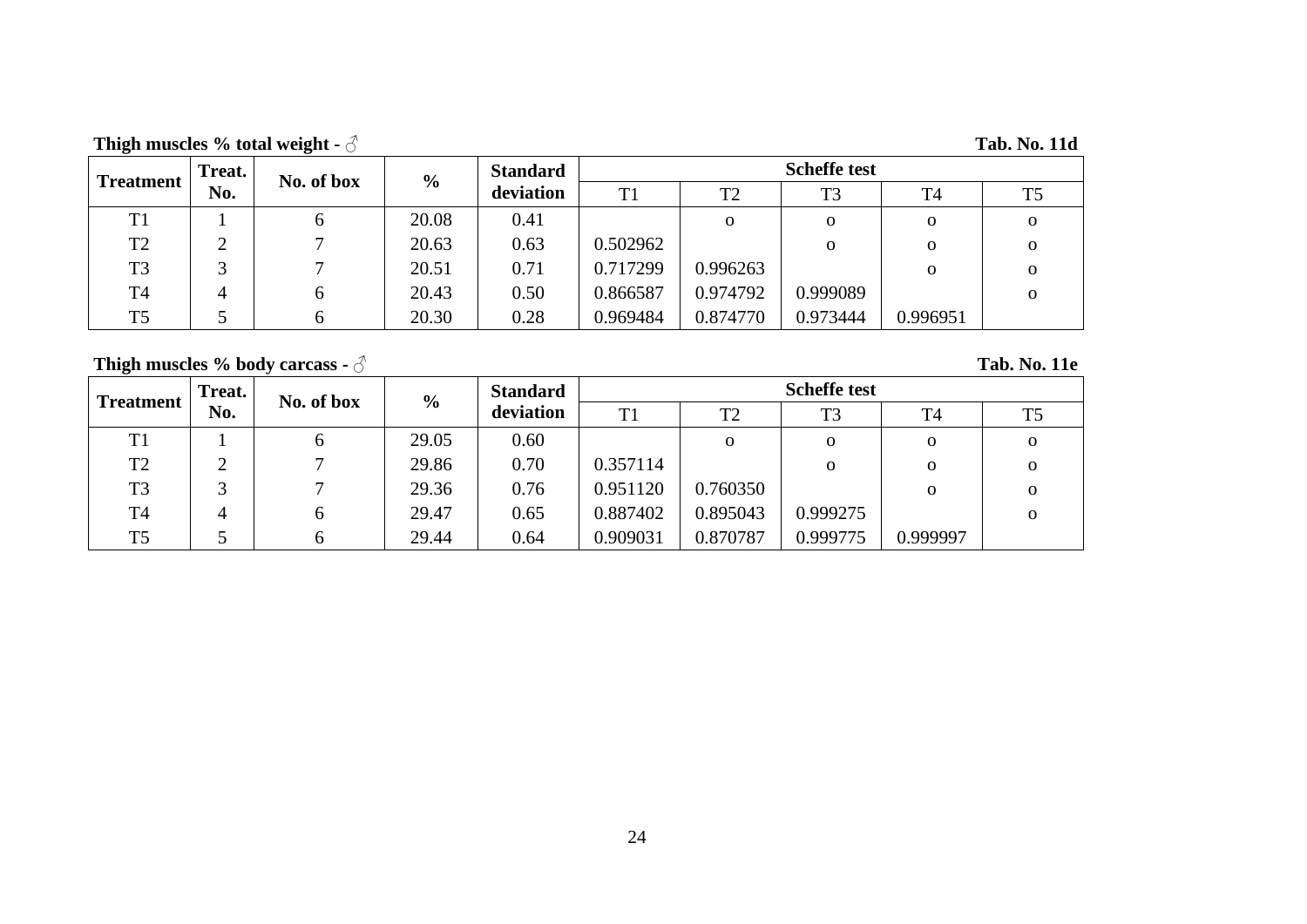**Total muscles % total weight - ♂ Tab. No. 11f**

| <b>Treatment</b> | Treat. | No. of box | $\frac{0}{0}$ | <b>Standard</b> | <b>Scheffe test</b> |                |                |                |                |  |
|------------------|--------|------------|---------------|-----------------|---------------------|----------------|----------------|----------------|----------------|--|
|                  | No.    |            |               | deviation       | T1                  | T <sub>2</sub> | T <sub>3</sub> | T <sub>4</sub> | T <sub>5</sub> |  |
| T <sub>1</sub>   |        | O          | 43.70         | 0.35            |                     | $\Omega$       | 0              | $\mathbf{o}$   | 0              |  |
| T <sub>2</sub>   | ◠<br>∠ |            | 44.41         | 1.03            | 0.607687            |                | 0              | $\Omega$       | 0              |  |
| T <sub>3</sub>   | ⌒      |            | 44.59         | 0.82            | 0.385477            | 0.995334       |                | $\mathbf{O}$   | $\mathbf{O}$   |  |
| T <sub>4</sub>   | 4      | O          | 43.84         | 0.64            | 0.998779            | 0.775371       | 0.553676       |                | 0              |  |
| T <sub>5</sub>   |        |            | 43.72         | 0.73            | .000000             | 0.623829       | 0.399943       | 0.999164       |                |  |

# **Total muscles % body carcass - ♂ Tab. No. 11g**

| <b>Treatment</b> | Treat. | No. of box |                | <b>Standard</b> | <b>Scheffe test</b> |                |                |             |             |  |
|------------------|--------|------------|----------------|-----------------|---------------------|----------------|----------------|-------------|-------------|--|
|                  | No.    |            | $\frac{6}{10}$ | deviation       | T <sub>1</sub>      | T <sub>2</sub> | T <sub>3</sub> | T4          | T5          |  |
| T <sub>1</sub>   |        |            | 63.25          | 0.67            |                     | $\mathbf 0$    | $\mathbf{O}$   | $\mathbf 0$ | $\Omega$    |  |
| T <sub>2</sub>   | ◠      |            | 64.27          | 0.83            | 0.168326            |                | 0              | $\mathbf 0$ | $\mathbf 0$ |  |
| T <sub>3</sub>   |        |            | 63.84          | 0.66            | 0.674583            | 0.851761       |                | $\Omega$    | $\Omega$    |  |
| <b>T4</b>        |        |            | 63.25          | 0.54            | .000000             | 0.169860       | 0.677486       |             | $\Omega$    |  |
| T <sub>5</sub>   |        |            | 63.38          | 0.71            | 0.998255            | 0.290553       | 0.843628       | 0.998358    |             |  |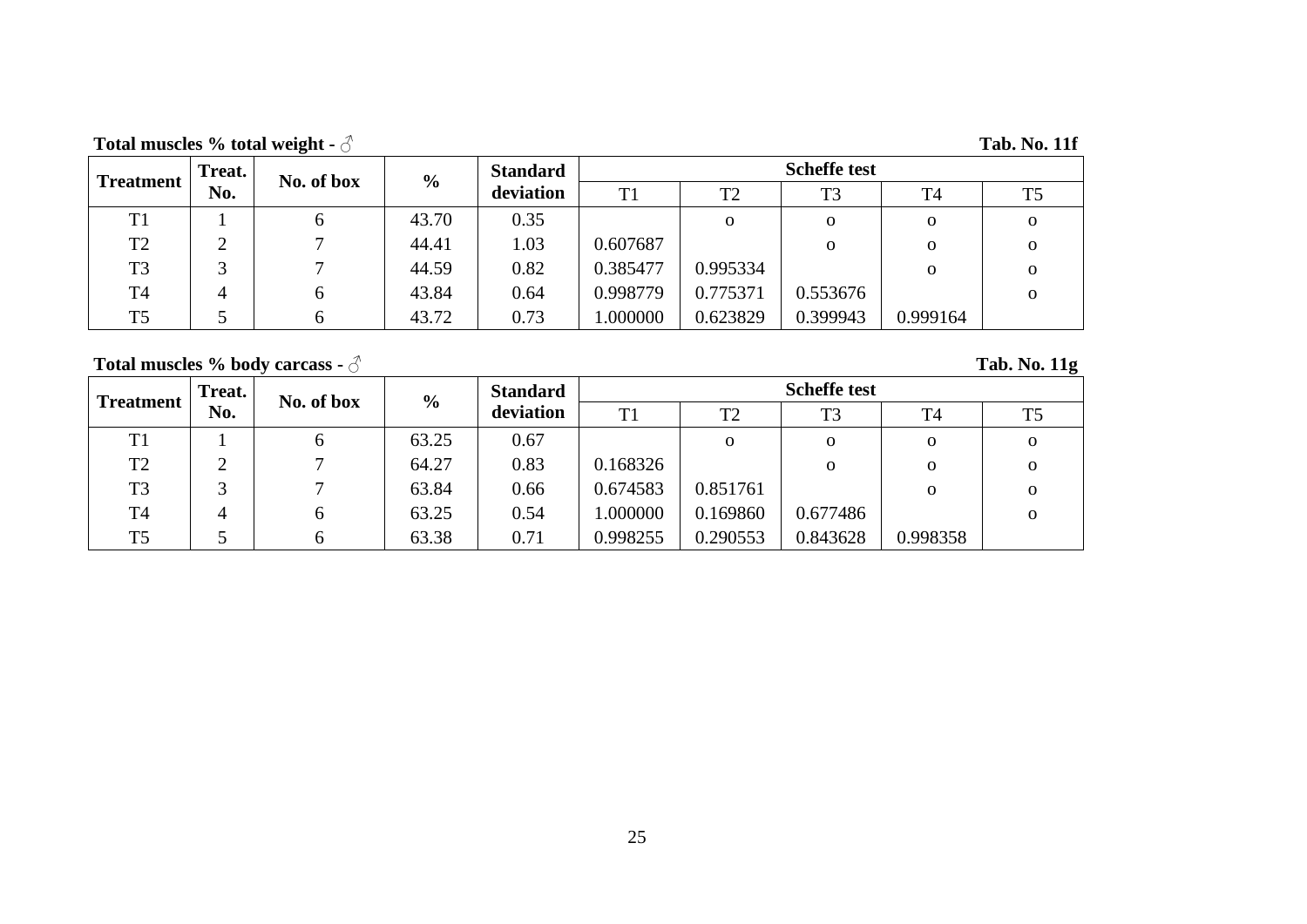**Ratio of abd. fat to live weight - ♀ Tab. No. 12a**

| <b>Treatment</b> | Treat.                        | No. of box | $\frac{6}{10}$ | <b>Standard</b> | <b>Scheffe test</b> |                |                |                |                |  |
|------------------|-------------------------------|------------|----------------|-----------------|---------------------|----------------|----------------|----------------|----------------|--|
|                  | No.                           |            |                | deviation       | T1                  | T <sub>2</sub> | T <sub>3</sub> | T <sub>4</sub> | T <sub>5</sub> |  |
| T <sub>1</sub>   |                               | O          | 1.45           | 0.15            |                     | $\Omega$       | 0              | $\mathbf{o}$   | 0              |  |
| T <sub>2</sub>   | ◠<br>$\overline{\phantom{0}}$ |            | 1.23           | 0.23            | 0.467529            |                | 0              | $\Omega$       | 0              |  |
| T <sub>3</sub>   | ⌒                             |            | 0.08           | 0.25            | 0.061579            | 0.775154       |                | $\mathbf{O}$   | 0              |  |
| T <sub>4</sub>   | 4                             | O          | 1.19           | 0.19            | 0.328539            | 0.997647       | 0.931524       |                | 0              |  |
| T <sub>5</sub>   |                               |            | 1.15           | 0.20            | 0.207345            | 0.973915       | 0.986020       | 0.998739       |                |  |

# **Breast muscles % total weight -** ♀ **Tab. No. 12b**

| <b>Treatment</b> | Treat. | No. of box | $\frac{6}{10}$ | <b>Standard</b> | <b>Scheffe test</b> |                |                |                |                |  |
|------------------|--------|------------|----------------|-----------------|---------------------|----------------|----------------|----------------|----------------|--|
|                  | No.    |            |                | deviation       | T <sub>1</sub>      | T <sub>2</sub> | T <sub>3</sub> | T <sub>4</sub> | T <sub>5</sub> |  |
| <b>T1</b>        |        |            | 24.22          | 0.68            |                     | 0              | 0              | 0              | О              |  |
| T <sub>2</sub>   |        |            | 23.98          | 0.87            | 0.986710            |                | 0              | O              | 0              |  |
| T <sub>3</sub>   |        |            | 24.08          | 0.89            | 0.998305            | 0.999489       |                | O              | $\Omega$       |  |
| T <sub>4</sub>   | 4      | b          | 23.58          | 0.55            | 0.701806            | 0.919483       | 0.835665       |                | 0              |  |
| T <sub>5</sub>   |        |            | 23.56          | 0.65            | 0.683819            | 0.909092       | 0.820609       | .000000        |                |  |

# **Breast muscles % body carcass - ♀ Tab. No. 12c**

|                  | Treat. | No. of box   | $\frac{6}{9}$ | <b>Standard</b> | <b>Scheffe test</b> |                |                |          |          |  |
|------------------|--------|--------------|---------------|-----------------|---------------------|----------------|----------------|----------|----------|--|
| <b>Treatment</b> | No.    |              |               | deviation       | T1                  | T <sub>2</sub> | T <sub>3</sub> | T4       | T5       |  |
| T <sub>1</sub>   |        | n            | 34.53         | 1.03            |                     | $\Omega$       | $\mathbf{O}$   | 0        |          |  |
| T <sub>2</sub>   |        |              | 34.39         | 1.12            | 0.999258            |                | 0              | 0        |          |  |
| T <sub>3</sub>   |        |              | 34.45         | 0.77            | 0.999882            | 0.999983       |                | 0        | 0        |  |
| T <sub>4</sub>   | 4      | b            | 33.52         | 0.86            | 0.461334            | 0.569545       | 0.514226       |          | $\Omega$ |  |
| T <sub>5</sub>   |        | <sub>0</sub> | 33.59         | 0.69            | 0.536268            | 0.648860       | 0.593497       | 0.999948 |          |  |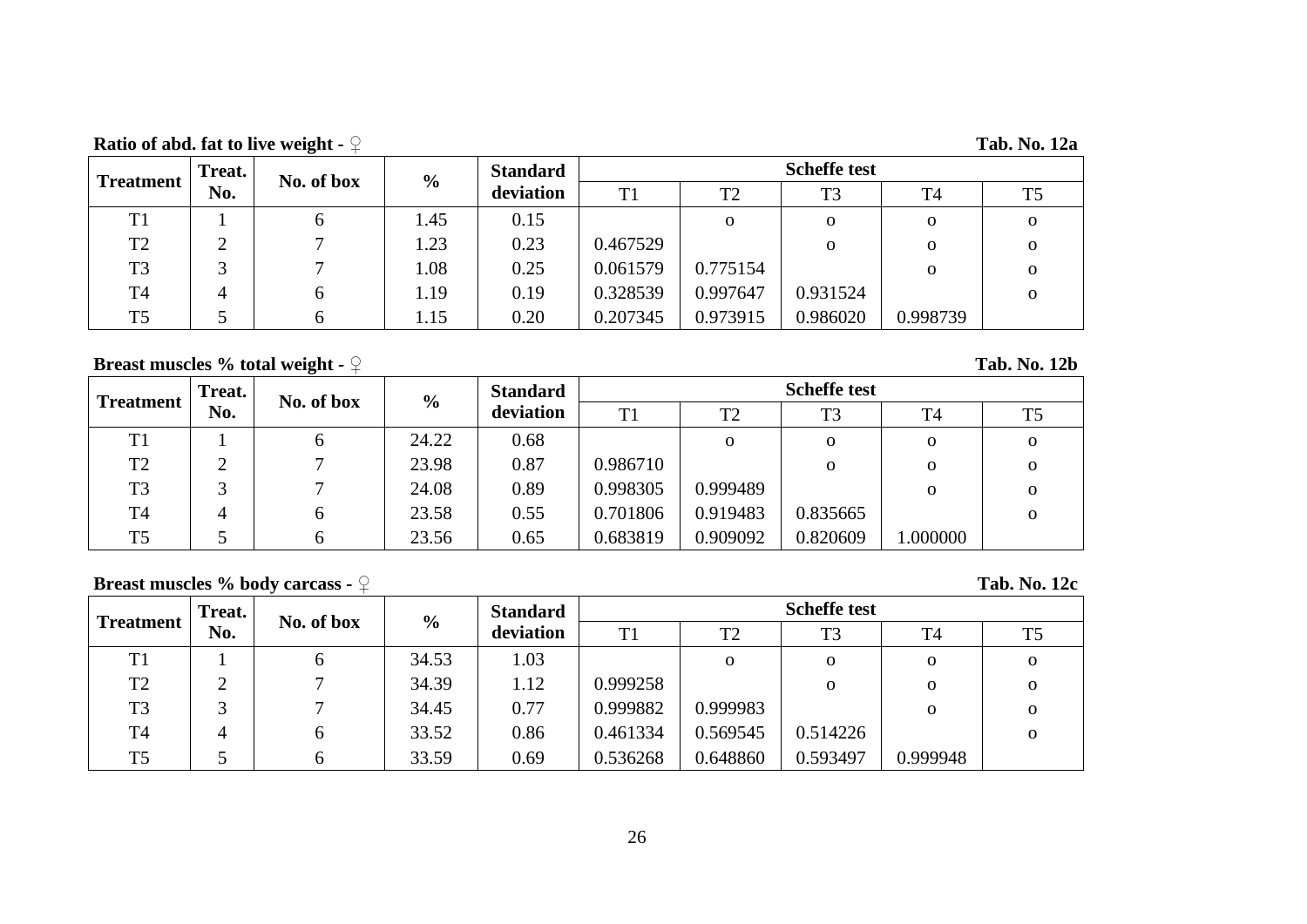**Thigh muscles % total weight - ♀ Tab. No. 12d**

| <b>Treatment</b> | Treat. | No. of box | <b>Standard</b><br>$\frac{6}{9}$ |           | <b>Scheffe test</b> |                |                |                |                |  |
|------------------|--------|------------|----------------------------------|-----------|---------------------|----------------|----------------|----------------|----------------|--|
|                  | No.    |            |                                  | deviation | T1                  | T <sub>2</sub> | T <sub>3</sub> | T <sub>4</sub> | T <sub>5</sub> |  |
| T <sub>1</sub>   |        | O          | 20.52                            | 0.69      |                     | $\Omega$       | O              | $\mathbf{o}$   | 0              |  |
| T <sub>2</sub>   |        |            | 20.39                            | 0.43      | 0.997438            |                | 0              | $\Omega$       | 0              |  |
| T <sub>3</sub>   |        |            | 20.22                            | 0.43      | 0.936321            | 0.989908       |                | $\mathbf{o}$   | 0              |  |
| T <sub>4</sub>   |        | O          | 20.60                            | 0.75      | 0.999453            | 0.980634       | 0.851937       |                | 0              |  |
| T <sub>5</sub>   |        |            | 20.67                            | 0.60      | 0.994090            | 0.943776       | 0.753358       | 0.999726       |                |  |

# **Thigh muscles % body carcass - ♀ Tab. No. 12e**

| <b>Treatment</b> | Treat. | No. of box | <b>Standard</b><br>$\frac{6}{10}$ |           | <b>Scheffe test</b> |                |                |                |    |  |  |
|------------------|--------|------------|-----------------------------------|-----------|---------------------|----------------|----------------|----------------|----|--|--|
|                  | No.    |            |                                   | deviation | T <sub>1</sub>      | T <sub>2</sub> | T <sub>3</sub> | T <sub>4</sub> | T5 |  |  |
| T <sub>1</sub>   |        | o          | 29.25                             | 0.97      |                     | $\Omega$       | 0              | $\Omega$       |    |  |  |
| T <sub>2</sub>   |        |            | 29.25                             | 0.45      | .000000             |                | 0              | $\mathbf 0$    | Ω  |  |  |
| T <sub>3</sub>   |        |            | 28.94                             | 0.74      | 0.963661            | 0.956851       |                | $\Omega$       |    |  |  |
| T <sub>4</sub>   | 4      | h.         | 29.27                             | 0.69      | 0.999998            | 0.999998       | 0.951351       |                |    |  |  |
| T <sub>5</sub>   |        |            | 29.47                             | 0.68      | 0.989841            | 0.988807       | 0.781234       | 0.993672       |    |  |  |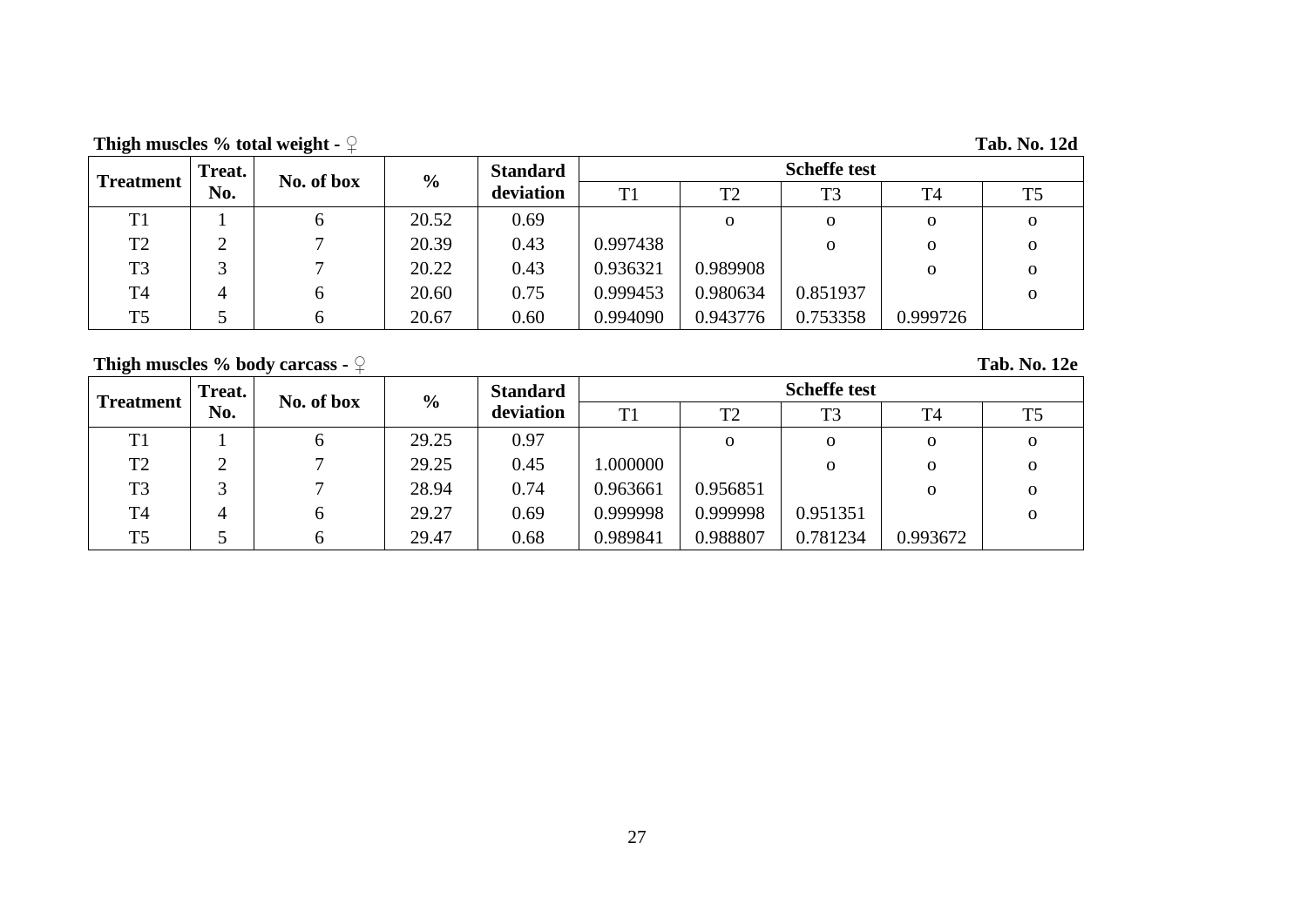**Total muscles % total weight - ♀ Tab. No. 12f**

| <b>Treatment</b> | Treat. | No. of box | $\frac{6}{10}$ | <b>Standard</b> | <b>Scheffe test</b> |                |          |                |              |  |  |
|------------------|--------|------------|----------------|-----------------|---------------------|----------------|----------|----------------|--------------|--|--|
|                  | No.    |            |                | deviation       | T1                  | T <sub>2</sub> |          | T <sub>3</sub> | Т4           |  |  |
| T1               |        | O          | 44.74          | 0.66            |                     | $\Omega$       | о        | $\mathbf{o}$   | 0            |  |  |
| T <sub>2</sub>   | ◠<br>∠ |            | 44.37          | .06             | 0.975340            |                | 0        | $\Omega$       | 0            |  |  |
| T <sub>3</sub>   | ⌒      |            | 44.30          | 0.95            | 0.954502            | 0.999959       |          | $\mathbf{O}$   | $\mathbf{O}$ |  |  |
| T <sub>4</sub>   | 4      | O.         | 44.18          | 1.14            | 0.905083            | 0.997841       | 0.999610 |                | 0            |  |  |
| T <sub>5</sub>   |        |            | 44.24          | 0.88            | 0.933952            | 0.999460       | 0.999966 | 0.999985       |              |  |  |

# **Total muscles % body carcass - ♀ Tab. No. 12g**

| <b>Treatment</b> | <b>Treat.</b> | No. of box | $\frac{6}{9}$ | <b>Standard</b> | <b>Kruskal-Wallis test</b> |                |          |                |          |  |
|------------------|---------------|------------|---------------|-----------------|----------------------------|----------------|----------|----------------|----------|--|
|                  | No.           |            |               | deviation       | T <sub>1</sub>             | T <sub>2</sub> |          | T <sub>3</sub> | T4       |  |
| T <sub>1</sub>   |               |            | 63.78         | 1.03            |                            | $\mathbf 0$    | $\Omega$ | 0              | О        |  |
| T <sub>2</sub>   |               |            | 63.64         | 1.18            | .000000                    |                | $\Omega$ | 0              | 0        |  |
| T <sub>3</sub>   |               |            | 63.39         | 0.60            | .000000                    | 1.000000       |          | O              | $\Omega$ |  |
| <b>T4</b>        |               | n          | 62.79         | 1.21            | .000000                    | 0.488998       | .000000  |                | $\Omega$ |  |
| T <sub>5</sub>   |               |            | 63.06         | 0.47            | .000000                    | 0.525390       | .000000  | .000000        |          |  |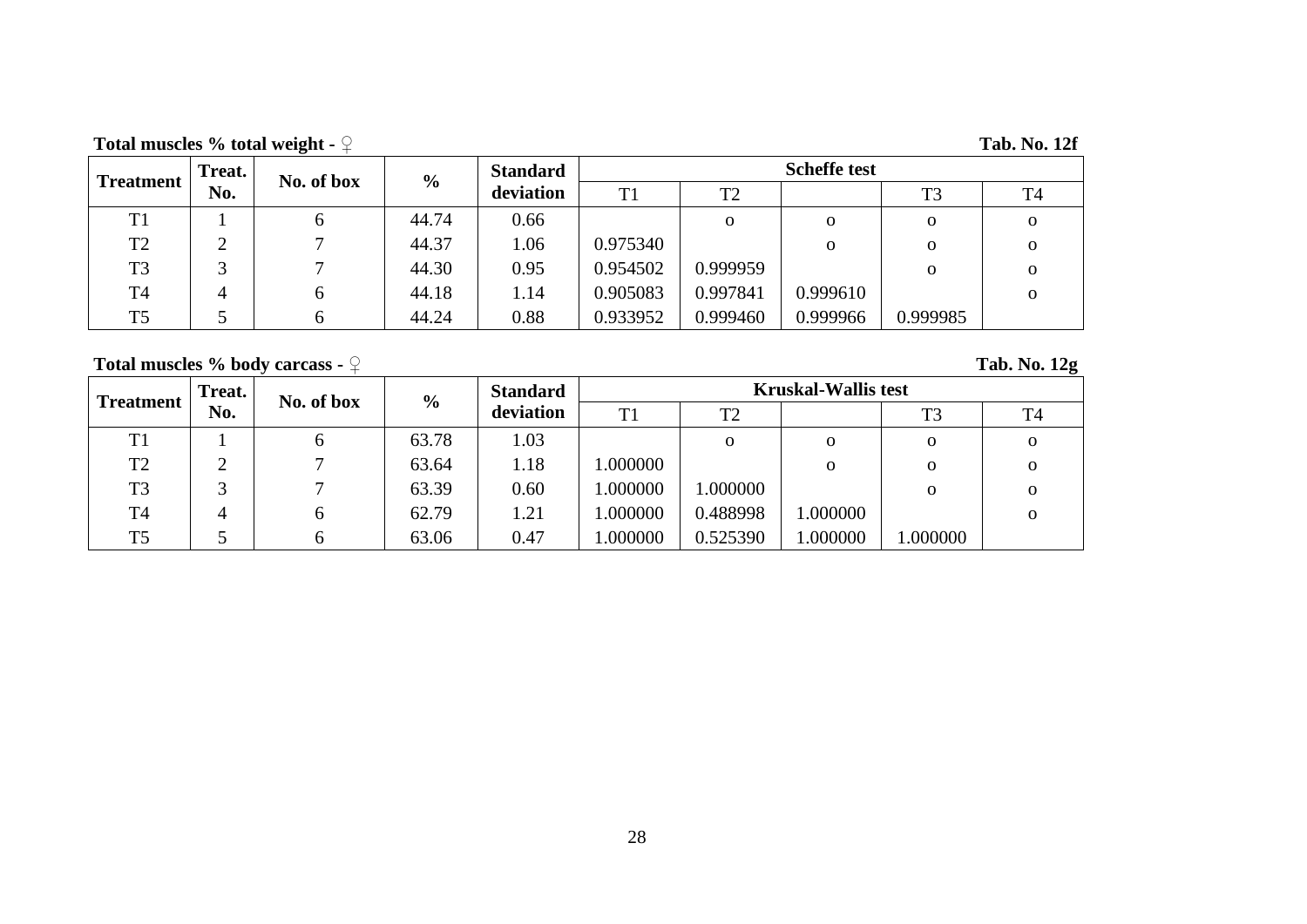# **Body weight (BW) per box Tab. No. 13a**

|                |                |                | Day 1        |                                                                                                                                                                                                                                                                                                                                                                                                                                | Day 14       |                                                                                                                                                                                                                                                                                                                                                                                                                                |              | Day 28                                                                                                                                                                                                                                                                                                                                                                                                                         | Day 35       |           |  |
|----------------|----------------|----------------|--------------|--------------------------------------------------------------------------------------------------------------------------------------------------------------------------------------------------------------------------------------------------------------------------------------------------------------------------------------------------------------------------------------------------------------------------------|--------------|--------------------------------------------------------------------------------------------------------------------------------------------------------------------------------------------------------------------------------------------------------------------------------------------------------------------------------------------------------------------------------------------------------------------------------|--------------|--------------------------------------------------------------------------------------------------------------------------------------------------------------------------------------------------------------------------------------------------------------------------------------------------------------------------------------------------------------------------------------------------------------------------------|--------------|-----------|--|
| Treatment      | .<br>Ž<br>Ė.   | Box No.        | <b>Birds</b> | <b>BW</b>                                                                                                                                                                                                                                                                                                                                                                                                                      | <b>Birds</b> | <b>BW</b>                                                                                                                                                                                                                                                                                                                                                                                                                      | <b>Birds</b> | <b>BW</b>                                                                                                                                                                                                                                                                                                                                                                                                                      | <b>Birds</b> | <b>BW</b> |  |
|                |                |                |              | $\mathbf{g}% _{T}=\mathbf{g}_{T}=\mathbf{g}_{T}=\mathbf{g}_{T}=\mathbf{g}_{T}=\mathbf{g}_{T}=\mathbf{g}_{T}=\mathbf{g}_{T}=\mathbf{g}_{T}=\mathbf{g}_{T}=\mathbf{g}_{T}=\mathbf{g}_{T}=\mathbf{g}_{T}=\mathbf{g}_{T}=\mathbf{g}_{T}=\mathbf{g}_{T}=\mathbf{g}_{T}=\mathbf{g}_{T}=\mathbf{g}_{T}=\mathbf{g}_{T}=\mathbf{g}_{T}=\mathbf{g}_{T}=\mathbf{g}_{T}=\mathbf{g}_{T}=\mathbf{g}_{T}=\mathbf{g}_{T}=\mathbf{g}_{T}=\math$ |              | $\mathbf{g}% _{T}=\mathbf{g}_{T}=\mathbf{g}_{T}=\mathbf{g}_{T}=\mathbf{g}_{T}=\mathbf{g}_{T}=\mathbf{g}_{T}=\mathbf{g}_{T}=\mathbf{g}_{T}=\mathbf{g}_{T}=\mathbf{g}_{T}=\mathbf{g}_{T}=\mathbf{g}_{T}=\mathbf{g}_{T}=\mathbf{g}_{T}=\mathbf{g}_{T}=\mathbf{g}_{T}=\mathbf{g}_{T}=\mathbf{g}_{T}=\mathbf{g}_{T}=\mathbf{g}_{T}=\mathbf{g}_{T}=\mathbf{g}_{T}=\mathbf{g}_{T}=\mathbf{g}_{T}=\mathbf{g}_{T}=\mathbf{g}_{T}=\math$ |              | $\mathbf{g}% _{T}=\mathbf{g}_{T}=\mathbf{g}_{T}=\mathbf{g}_{T}=\mathbf{g}_{T}=\mathbf{g}_{T}=\mathbf{g}_{T}=\mathbf{g}_{T}=\mathbf{g}_{T}=\mathbf{g}_{T}=\mathbf{g}_{T}=\mathbf{g}_{T}=\mathbf{g}_{T}=\mathbf{g}_{T}=\mathbf{g}_{T}=\mathbf{g}_{T}=\mathbf{g}_{T}=\mathbf{g}_{T}=\mathbf{g}_{T}=\mathbf{g}_{T}=\mathbf{g}_{T}=\mathbf{g}_{T}=\mathbf{g}_{T}=\mathbf{g}_{T}=\mathbf{g}_{T}=\mathbf{g}_{T}=\mathbf{g}_{T}=\math$ |              | ${\bf g}$ |  |
|                |                | $\mathbf{1}$   | 70           | 44.93                                                                                                                                                                                                                                                                                                                                                                                                                          | 70           | 540.34                                                                                                                                                                                                                                                                                                                                                                                                                         | 70           | 1581.17                                                                                                                                                                                                                                                                                                                                                                                                                        | 70           | 2367.16   |  |
|                |                | 6              | 70           | 44.71                                                                                                                                                                                                                                                                                                                                                                                                                          | 70           | 524.26                                                                                                                                                                                                                                                                                                                                                                                                                         | 70           | 1665.24                                                                                                                                                                                                                                                                                                                                                                                                                        | 70           | 2355.79   |  |
|                |                | 11             | 70           | 45.00                                                                                                                                                                                                                                                                                                                                                                                                                          | 70           | 510.67                                                                                                                                                                                                                                                                                                                                                                                                                         | 69           | 1699.46                                                                                                                                                                                                                                                                                                                                                                                                                        | 69           | 2347.36   |  |
| T <sub>1</sub> | $\mathbf{1}$   | 16             | 70           | 45.36                                                                                                                                                                                                                                                                                                                                                                                                                          | 70           | 547.59                                                                                                                                                                                                                                                                                                                                                                                                                         | 70           | 1693.33                                                                                                                                                                                                                                                                                                                                                                                                                        | 69           | 2351.22   |  |
|                |                | 21             | 70           | 45.14                                                                                                                                                                                                                                                                                                                                                                                                                          | 70           | 515.54                                                                                                                                                                                                                                                                                                                                                                                                                         | 69           | 1676.32                                                                                                                                                                                                                                                                                                                                                                                                                        | 68           | 2372.94   |  |
|                |                | 26             | 70           | 45.00                                                                                                                                                                                                                                                                                                                                                                                                                          | 70           | 527.71                                                                                                                                                                                                                                                                                                                                                                                                                         | 69           | 1708.48                                                                                                                                                                                                                                                                                                                                                                                                                        | 67           | 2468.36   |  |
|                |                | $\overline{2}$ | 70           | 44.36                                                                                                                                                                                                                                                                                                                                                                                                                          | 70           | 532.64                                                                                                                                                                                                                                                                                                                                                                                                                         | 70           | 1677.07                                                                                                                                                                                                                                                                                                                                                                                                                        | 70           | 2517.23   |  |
|                |                | $\overline{7}$ | 70           | 45.43                                                                                                                                                                                                                                                                                                                                                                                                                          | 70           | 537.23                                                                                                                                                                                                                                                                                                                                                                                                                         | 70           | 1692.67                                                                                                                                                                                                                                                                                                                                                                                                                        | 70           | 2489.73   |  |
|                |                | 12             | 70           | 45.71                                                                                                                                                                                                                                                                                                                                                                                                                          | 70           | 522.13                                                                                                                                                                                                                                                                                                                                                                                                                         | 70           | 1680.71                                                                                                                                                                                                                                                                                                                                                                                                                        | 70           | 2309.39   |  |
| T2             | $\overline{2}$ | 17             | 70           | 45.29                                                                                                                                                                                                                                                                                                                                                                                                                          | 70           | 542.19                                                                                                                                                                                                                                                                                                                                                                                                                         | 68           | 1790.96                                                                                                                                                                                                                                                                                                                                                                                                                        | 67           | 2498.40   |  |
|                |                | 22             | 70           | 45.43                                                                                                                                                                                                                                                                                                                                                                                                                          | 70           | 537.34                                                                                                                                                                                                                                                                                                                                                                                                                         | 70           | 1715.63                                                                                                                                                                                                                                                                                                                                                                                                                        | 69           | 2382.23   |  |
|                |                | 27             | 70           | 43.86                                                                                                                                                                                                                                                                                                                                                                                                                          | 70           | 530.43                                                                                                                                                                                                                                                                                                                                                                                                                         | 70           | 1769.47                                                                                                                                                                                                                                                                                                                                                                                                                        | 68           | 2457.88   |  |
|                |                | 31             | 70           | 45.29                                                                                                                                                                                                                                                                                                                                                                                                                          | 70           | 551.50                                                                                                                                                                                                                                                                                                                                                                                                                         | 70           | 1789.44                                                                                                                                                                                                                                                                                                                                                                                                                        | 70           | 2430.46   |  |
|                |                | $\mathfrak{Z}$ | 70           | 43.57                                                                                                                                                                                                                                                                                                                                                                                                                          | 70           | 560.69                                                                                                                                                                                                                                                                                                                                                                                                                         | 70           | 1721.36                                                                                                                                                                                                                                                                                                                                                                                                                        | 69           | 2508.25   |  |
|                |                | 8              | 70           | 45.14                                                                                                                                                                                                                                                                                                                                                                                                                          | 70           | 529.41                                                                                                                                                                                                                                                                                                                                                                                                                         | 69           | 1678.70                                                                                                                                                                                                                                                                                                                                                                                                                        | 69           | 2424.45   |  |
|                |                | 13             | 70           | 45.36                                                                                                                                                                                                                                                                                                                                                                                                                          | 70           | 536.93                                                                                                                                                                                                                                                                                                                                                                                                                         | 70           | 1710.94                                                                                                                                                                                                                                                                                                                                                                                                                        | 69           | 2330.52   |  |
| T <sub>3</sub> | 3              | 18             | 70           | 44.43                                                                                                                                                                                                                                                                                                                                                                                                                          | 70           | 526.94                                                                                                                                                                                                                                                                                                                                                                                                                         | 70           | 1737.93                                                                                                                                                                                                                                                                                                                                                                                                                        | 69           | 2447.93   |  |
|                |                | 23             | 70           | 45.50                                                                                                                                                                                                                                                                                                                                                                                                                          | 70           | 523.34                                                                                                                                                                                                                                                                                                                                                                                                                         | 70           | 1747.61                                                                                                                                                                                                                                                                                                                                                                                                                        | 70           | 2432.01   |  |
|                |                | 28             | 70           | 44.29                                                                                                                                                                                                                                                                                                                                                                                                                          | 70           | 532.21                                                                                                                                                                                                                                                                                                                                                                                                                         | 69           | 1788.30                                                                                                                                                                                                                                                                                                                                                                                                                        | 69           | 2460.07   |  |
|                |                | 32             | 70           | 45.86                                                                                                                                                                                                                                                                                                                                                                                                                          | 70           | 550.21                                                                                                                                                                                                                                                                                                                                                                                                                         | 69           | 1786.12                                                                                                                                                                                                                                                                                                                                                                                                                        | 69           | 2441.78   |  |
|                |                | $\overline{4}$ | 70           | 44.50                                                                                                                                                                                                                                                                                                                                                                                                                          | 70           | 545.57                                                                                                                                                                                                                                                                                                                                                                                                                         | 69           | 1684.58                                                                                                                                                                                                                                                                                                                                                                                                                        | 67           | 2545.91   |  |
|                |                | 9              | 70           | 45.64                                                                                                                                                                                                                                                                                                                                                                                                                          | 70           | 546.50                                                                                                                                                                                                                                                                                                                                                                                                                         | 69           | 1690.48                                                                                                                                                                                                                                                                                                                                                                                                                        | 69           | 2487.74   |  |
| T <sub>4</sub> | $\overline{4}$ | 14             | 70           | 44.86                                                                                                                                                                                                                                                                                                                                                                                                                          | 70           | 538.21                                                                                                                                                                                                                                                                                                                                                                                                                         | $70\,$       | 1641.87                                                                                                                                                                                                                                                                                                                                                                                                                        | 70           | 2308.07   |  |
|                |                | 19             | 70           | 44.50                                                                                                                                                                                                                                                                                                                                                                                                                          | 70           | 547.80                                                                                                                                                                                                                                                                                                                                                                                                                         | 69           | 1696.06                                                                                                                                                                                                                                                                                                                                                                                                                        | 69           | 2413.19   |  |
|                |                | 24             | 70           | 43.93                                                                                                                                                                                                                                                                                                                                                                                                                          | 70           | 507.41                                                                                                                                                                                                                                                                                                                                                                                                                         | 70           | 1704.49                                                                                                                                                                                                                                                                                                                                                                                                                        | 70           | 2329.64   |  |
|                |                | 29             | 70           | 44.93                                                                                                                                                                                                                                                                                                                                                                                                                          | 70           | 538.37                                                                                                                                                                                                                                                                                                                                                                                                                         | 69           | 1757.45                                                                                                                                                                                                                                                                                                                                                                                                                        | 68           | 2425.44   |  |
|                |                | $\mathfrak{S}$ | 70           | 45.86                                                                                                                                                                                                                                                                                                                                                                                                                          | 70           | 513.44                                                                                                                                                                                                                                                                                                                                                                                                                         | 70           | 1644.20                                                                                                                                                                                                                                                                                                                                                                                                                        | 70           | 2435.53   |  |
|                |                | 10             | 70           | 45.71                                                                                                                                                                                                                                                                                                                                                                                                                          | 70           | 544.53                                                                                                                                                                                                                                                                                                                                                                                                                         | 70           | 1741.61                                                                                                                                                                                                                                                                                                                                                                                                                        | 70           | 2475.23   |  |
| T <sub>5</sub> | 5              | 15             | 70           | 45.43                                                                                                                                                                                                                                                                                                                                                                                                                          | 70           | 557.26                                                                                                                                                                                                                                                                                                                                                                                                                         | 70           | 1678.64                                                                                                                                                                                                                                                                                                                                                                                                                        | 70           | 2319.03   |  |
|                |                | 20             | 70           | 44.64                                                                                                                                                                                                                                                                                                                                                                                                                          | 70           | 529.21                                                                                                                                                                                                                                                                                                                                                                                                                         | 70           | 1633.10                                                                                                                                                                                                                                                                                                                                                                                                                        | 68           | 2438.25   |  |
|                |                | 25             | 70           | 44.93                                                                                                                                                                                                                                                                                                                                                                                                                          | 70           | 525.34                                                                                                                                                                                                                                                                                                                                                                                                                         | 70           | 1705.60                                                                                                                                                                                                                                                                                                                                                                                                                        | 70           | 2461.63   |  |
|                |                | 30             | 70           | 44.93                                                                                                                                                                                                                                                                                                                                                                                                                          | 70           | 543.40                                                                                                                                                                                                                                                                                                                                                                                                                         | 70           | 1779.84                                                                                                                                                                                                                                                                                                                                                                                                                        | 66           | 2386.12   |  |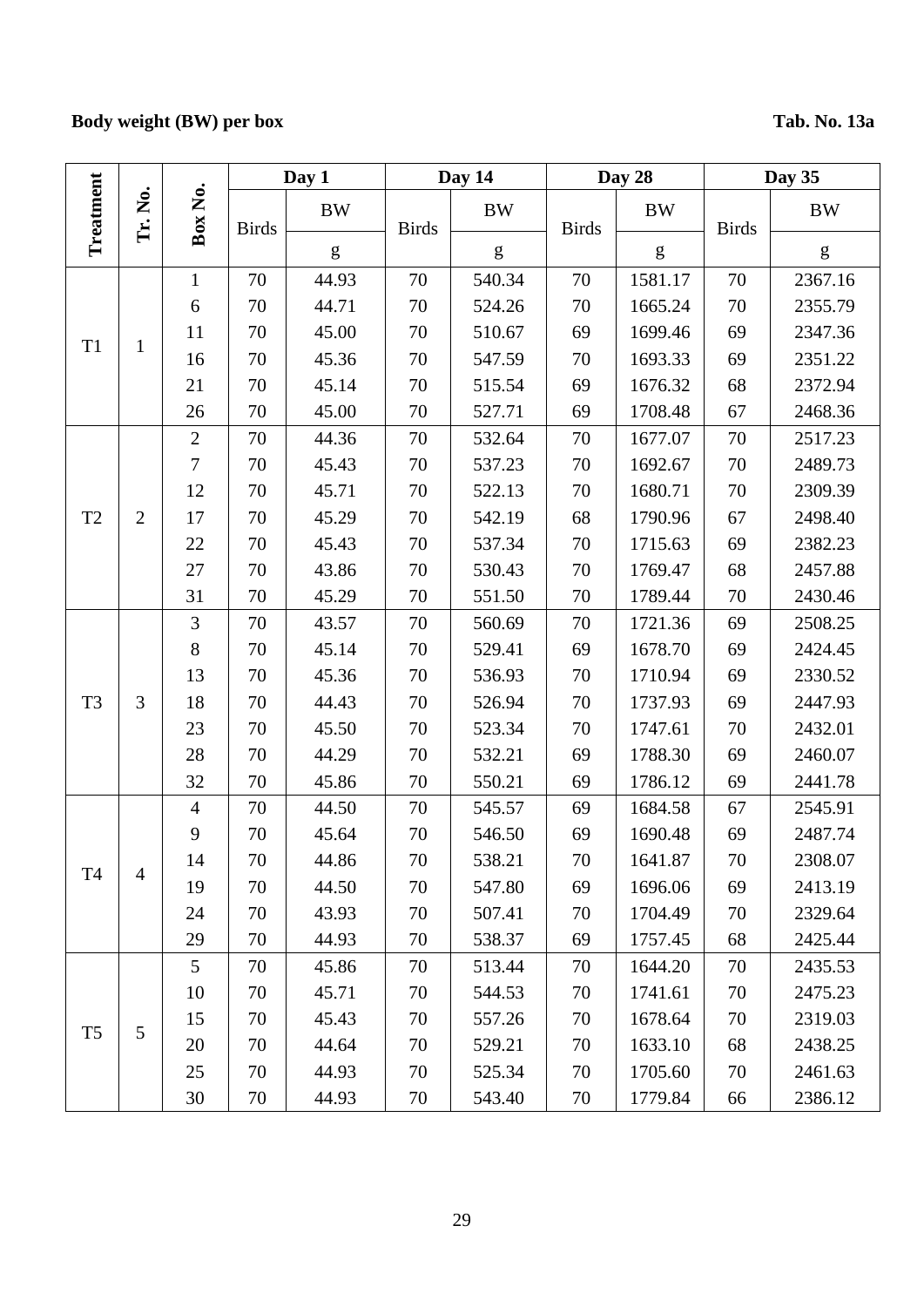# **Weight gain (WG) and daily weight gain (DWG) per box Tab. No. 13b**

|                |                |                |           | Day 1 - 14 |                                                                                                                                                                                                                                                                                                                                                                                                                                | Day 15 - 28 |           | Day 29 - 35 | Day 1 - 35 |            |
|----------------|----------------|----------------|-----------|------------|--------------------------------------------------------------------------------------------------------------------------------------------------------------------------------------------------------------------------------------------------------------------------------------------------------------------------------------------------------------------------------------------------------------------------------|-------------|-----------|-------------|------------|------------|
| Treatment      | Tr. No.        | Box No.        | <b>WG</b> | <b>DWG</b> | <b>WG</b>                                                                                                                                                                                                                                                                                                                                                                                                                      | <b>DWG</b>  | <b>WG</b> | <b>DWG</b>  | <b>WG</b>  | <b>DWG</b> |
|                |                |                | g         | g          | $\mathbf{g}% _{T}=\mathbf{g}_{T}=\mathbf{g}_{T}=\mathbf{g}_{T}=\mathbf{g}_{T}=\mathbf{g}_{T}=\mathbf{g}_{T}=\mathbf{g}_{T}=\mathbf{g}_{T}=\mathbf{g}_{T}=\mathbf{g}_{T}=\mathbf{g}_{T}=\mathbf{g}_{T}=\mathbf{g}_{T}=\mathbf{g}_{T}=\mathbf{g}_{T}=\mathbf{g}_{T}=\mathbf{g}_{T}=\mathbf{g}_{T}=\mathbf{g}_{T}=\mathbf{g}_{T}=\mathbf{g}_{T}=\mathbf{g}_{T}=\mathbf{g}_{T}=\mathbf{g}_{T}=\mathbf{g}_{T}=\mathbf{g}_{T}=\math$ | g           | g         | g           | g          | g          |
|                |                | $\mathbf{1}$   | 495.41    | 35.39      | 1040.83                                                                                                                                                                                                                                                                                                                                                                                                                        | 74.34       | 785.99    | 112.28      | 2322.23    | 66.35      |
|                |                | 6              | 479.55    | 34.25      | 1140.99                                                                                                                                                                                                                                                                                                                                                                                                                        | 81.50       | 690.54    | 98.65       | 2311.08    | 66.03      |
| T <sub>1</sub> | $\mathbf{1}$   | 11             | 465.67    | 33.26      | 1188.79                                                                                                                                                                                                                                                                                                                                                                                                                        | 84.91       | 647.90    | 92.56       | 2302.36    | 65.78      |
|                |                | 16             | 502.23    | 35.87      | 1145.74                                                                                                                                                                                                                                                                                                                                                                                                                        | 81.84       | 657.89    | 93.98       | 2305.86    | 65.88      |
|                |                | 21             | 470.40    | 33.60      | 1160.78                                                                                                                                                                                                                                                                                                                                                                                                                        | 82.91       | 696.62    | 99.52       | 2327.80    | 66.51      |
|                |                | 26             | 482.71    | 34.48      | 1180.76                                                                                                                                                                                                                                                                                                                                                                                                                        | 84.34       | 759.88    | 108.55      | 2423.36    | 69.24      |
|                |                | $\overline{2}$ | 488.28    | 34.88      | 1144.43                                                                                                                                                                                                                                                                                                                                                                                                                        | 81.74       | 840.16    | 120.02      | 2472.87    | 70.65      |
|                |                | 7              | 491.80    | 35.13      | 1155.44                                                                                                                                                                                                                                                                                                                                                                                                                        | 82.53       | 797.06    | 113.87      | 2444.30    | 69.84      |
|                |                | 12             | 476.42    | 34.03      | 1158.59                                                                                                                                                                                                                                                                                                                                                                                                                        | 82.76       | 628.67    | 89.81       | 2263.68    | 64.68      |
| T <sub>2</sub> | $\overline{2}$ | 17             | 496.90    | 35.49      | 1248.77                                                                                                                                                                                                                                                                                                                                                                                                                        | 89.20       | 707.45    | 101.06      | 2453.11    | 70.09      |
|                |                | 22             | 491.91    | 35.14      | 1178.29                                                                                                                                                                                                                                                                                                                                                                                                                        | 84.16       | 666.60    | 95.23       | 2336.80    | 66.77      |
|                |                | 27             | 486.57    | 34.75      | 1239.04                                                                                                                                                                                                                                                                                                                                                                                                                        | 88.50       | 688.41    | 98.34       | 2414.02    | 68.97      |
|                |                | 31             | 506.21    | 36.16      | 1237.94                                                                                                                                                                                                                                                                                                                                                                                                                        | 88.42       | 641.01    | 91.57       | 2385.17    | 68.15      |
|                |                | 3              | 517.12    | 36.94      | 1160.67                                                                                                                                                                                                                                                                                                                                                                                                                        | 82.91       | 786.89    | 112.41      | 2464.68    | 70.42      |
|                |                | 8              | 484.27    | 34.59      | 1149.28                                                                                                                                                                                                                                                                                                                                                                                                                        | 82.09       | 745.75    | 106.54      | 2379.31    | 67.98      |
|                |                | 13             | 491.57    | 35.11      | 1174.01                                                                                                                                                                                                                                                                                                                                                                                                                        | 83.86       | 619.58    | 88.51       | 2285.16    | 65.29      |
| T <sub>3</sub> | $\overline{3}$ | 18             | 482.51    | 34.47      | 1210.99                                                                                                                                                                                                                                                                                                                                                                                                                        | 86.50       | 710.00    | 101.43      | 2403.50    | 68.67      |
|                |                | 23             | 477.84    | 34.13      | 1224.27                                                                                                                                                                                                                                                                                                                                                                                                                        | 87.45       | 684.40    | 97.77       | 2386.51    | 68.19      |
|                |                | 28             | 487.92    | 34.85      | 1256.09                                                                                                                                                                                                                                                                                                                                                                                                                        | 89.72       | 671.77    | 95.97       | 2415.78    | 69.02      |
|                |                | 32             | 504.35    | 36.03      | 1235.90                                                                                                                                                                                                                                                                                                                                                                                                                        | 88.28       | 655.67    | 93.67       | 2395.92    | 68.45      |
|                |                | 4              | 501.07    | 35.79      | 1139.01                                                                                                                                                                                                                                                                                                                                                                                                                        | 81.36       | 861.33    | 123.05      | 2501.41    | 71.47      |
|                |                | 9              | 500.86    | 35.78      | 1143.98                                                                                                                                                                                                                                                                                                                                                                                                                        | 81.71       | 797.26    | 113.89      | 2442.10    | 69.77      |
| <b>T4</b>      | $\overline{4}$ | 14             | 493.35    | 35.24      | 1103.66                                                                                                                                                                                                                                                                                                                                                                                                                        | 78.83       | 666.20    | 95.17       | 2263.21    | 64.66      |
|                |                | 19             | 503.30    | 35.95      | 1148.26                                                                                                                                                                                                                                                                                                                                                                                                                        | 82.02       | 717.13    | 102.45      | 2368.69    | 67.68      |
|                |                | 24             | 463.48    | 33.11      | 1197.07                                                                                                                                                                                                                                                                                                                                                                                                                        | 85.51       | 625.16    | 89.31       | 2285.71    | 65.31      |
|                |                | 29             | 493.44    | 35.25      | 1219.08                                                                                                                                                                                                                                                                                                                                                                                                                        | 87.08       | 667.99    | 95.43       | 2380.51    | 68.01      |
|                |                | 5              | 467.58    | 33.40      | 1130.76                                                                                                                                                                                                                                                                                                                                                                                                                        | 80.77       | 791.33    | 113.05      | 2389.67    | 68.28      |
|                |                | 10             | 498.82    | 35.63      | 1197.09                                                                                                                                                                                                                                                                                                                                                                                                                        | 85.51       | 733.61    | 104.80      | 2429.52    | 69.41      |
|                |                | 15             | 511.83    | 36.56      | 1121.39                                                                                                                                                                                                                                                                                                                                                                                                                        | 80.10       | 640.39    | 91.48       | 2273.60    | 64.96      |
| T <sub>5</sub> | 5              | 20             | 484.57    | 34.61      | 1103.89                                                                                                                                                                                                                                                                                                                                                                                                                        | 78.85       | 805.15    | 115.02      | 2393.61    | 68.39      |
|                |                | 25             | 480.41    | 34.32      | 1180.26                                                                                                                                                                                                                                                                                                                                                                                                                        | 84.30       | 756.03    | 108.00      | 2416.70    | 69.05      |
|                |                | 30             | 498.47    | 35.61      | 1236.44                                                                                                                                                                                                                                                                                                                                                                                                                        | 88.32       | 606.28    | 86.61       | 2341.19    | 66.89      |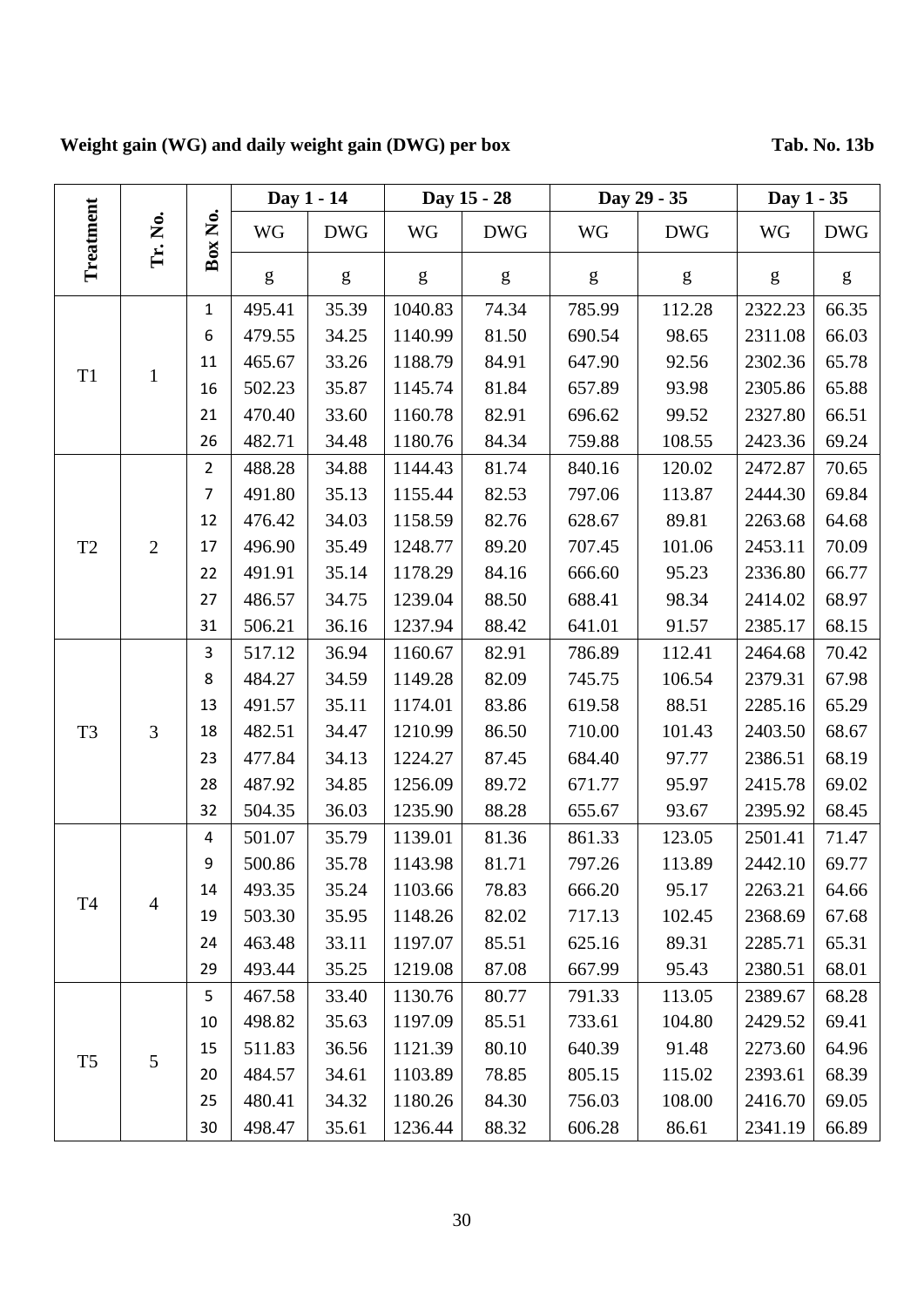### **Feed conversion ratio (Feed konsum. per 1 kg of live weight) per**

**box**

**Tab. No. 13c** 

|                | Tr. No.        | Box No.        | <b>Feed conversion ratio</b> |         |         |  |
|----------------|----------------|----------------|------------------------------|---------|---------|--|
| Treatment      |                |                | Day 14                       | Day 28  | Day 35  |  |
|                |                |                | g/kg LW                      | g/kg LW | g/kg LW |  |
|                |                | $\mathbf{1}$   | 1081.32                      | 1537.74 | 1617.37 |  |
| T <sub>1</sub> | $\mathbf{1}$   | 6              | 1125.40                      | 1465.51 | 1620.63 |  |
|                |                | 11             | 1077.01                      | 1430.58 | 1638.24 |  |
|                |                | 16             | 984.84                       | 1431.67 | 1630.51 |  |
|                |                | 21             | 1223.95                      | 1505.43 | 1603.86 |  |
|                |                | 26             | 1090.15                      | 1458.88 | 1589.90 |  |
|                |                | $\overline{2}$ | 1100.98                      | 1447.08 | 1516.69 |  |
|                |                | $\overline{7}$ | 1068.98                      | 1453.49 | 1538.32 |  |
|                |                | 12             | 1083.20                      | 1460.94 | 1659.38 |  |
| T2             | $\overline{2}$ | 17             | 1050.77                      | 1371.47 | 1535.10 |  |
|                |                | 22             | 1072.21                      | 1414.31 | 1587.60 |  |
|                |                | 27             | 1076.76                      | 1369.82 | 1554.65 |  |
|                |                | 31             | 1050.38                      | 1373.53 | 1548.97 |  |
|                | 3              | 3              | 1054.83                      | 1424.71 | 1546.78 |  |
|                |                | 8              | 1087.46                      | 1467.83 | 1595.72 |  |
|                |                | 13             | 1059.73                      | 1416.51 | 1628.66 |  |
| T <sub>3</sub> |                | 18             | 1072.49                      | 1401.34 | 1533.66 |  |
|                |                | 23             | 1098.98                      | 1378.86 | 1545.46 |  |
|                |                | 28             | 1077.17                      | 1357.72 | 1516.49 |  |
|                |                | 32             | 1080.10                      | 1372.43 | 1574.52 |  |
| <b>T4</b>      | $\overline{4}$ | 4              | 1090.60                      | 1439.95 | 1544.55 |  |
|                |                | 9              | 1079.34                      | 1430.12 | 1556.82 |  |
|                |                | 14             | 1097.01                      | 1504.29 | 1649.43 |  |
|                |                | 19             | 1043.13                      | 1439.20 | 1580.99 |  |
|                |                | 24             | 1140.23                      | 1436.96 | 1610.92 |  |
|                |                | 29             | 1081.30                      | 1387.56 | 1563.04 |  |
|                | 5              | 5              | 1143.54                      | 1458.72 | 1565.22 |  |
|                |                | 10             | 1092.16                      | 1403.54 | 1550.22 |  |
|                |                | 15             | 958.78                       | 1458.15 | 1644.10 |  |
| T <sub>5</sub> |                | 20             | 1085.17                      | 1506.78 | 1582.65 |  |
|                |                | 25             | 1090.17                      | 1438.29 | 1513.98 |  |
|                |                | 30             | 1083.13                      | 1362.08 | 1629.77 |  |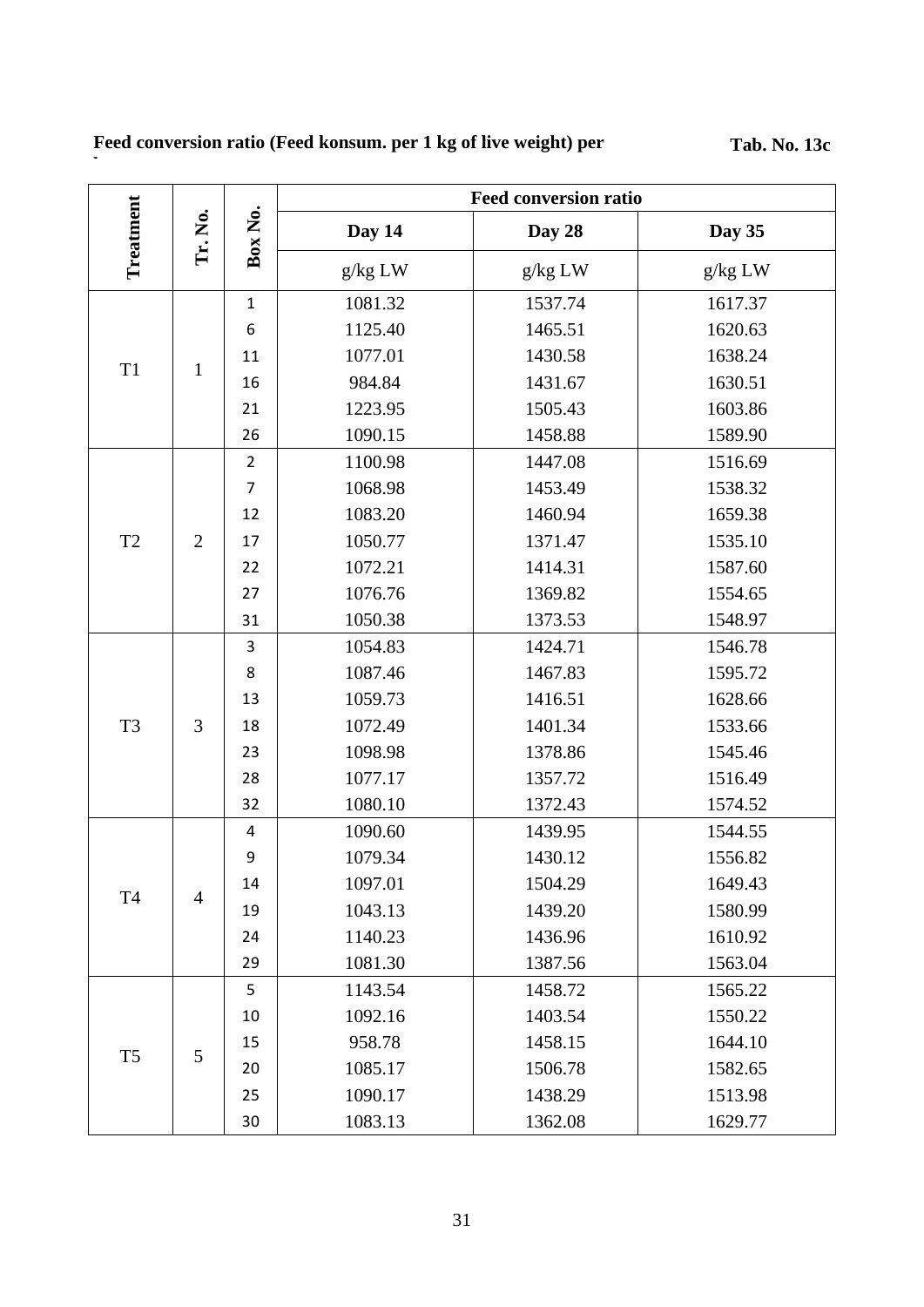# **Feed consumption per 1 kg of weight gain (WG) per box Tab. No. 13d**

| Treatment      | Tr. No.        | Box No.        | Feed consumption per 1 kg of weight gain |            |            |             |  |  |
|----------------|----------------|----------------|------------------------------------------|------------|------------|-------------|--|--|
|                |                |                | $1-14$ days                              | 15-28 days | 29-35 days | $1-35$ days |  |  |
|                |                |                | $g/kg$ $WG$                              | g/kg WG    | g/kg WG    | g/kg WG     |  |  |
|                |                | $\mathbf{1}$   | 1179.39                                  | 1774.69    | 1777.57    | 1648.66     |  |  |
| T <sub>1</sub> |                | 6              | 1230.33                                  | 1621.78    | 1994.70    | 1651.98     |  |  |
|                | $\mathbf{1}$   | 11             | 1181.09                                  | 1582.83    | 2189.91    | 1670.43     |  |  |
|                |                | 16             | 1073.79                                  | 1645.22    | 2151.01    | 1662.74     |  |  |
|                |                | 21             | 1341.40                                  | 1632.28    | 1761.55    | 1635.79     |  |  |
|                |                | 26             | 1191.77                                  | 1626.13    | 1895.27    | 1620.07     |  |  |
|                |                | $\overline{2}$ | 1201.00                                  | 1608.16    | 1655.64    | 1543.90     |  |  |
|                |                | $\overline{7}$ | 1167.73                                  | 1632.27    | 1718.46    | 1566.91     |  |  |
|                |                | 12             | 1187.13                                  | 1631.18    | 2189.88    | 1692.89     |  |  |
| T <sub>2</sub> | $\overline{2}$ | 17             | 1146.55                                  | 1514.21    | 1961.20    | 1564.17     |  |  |
|                |                | 22             | 1171.23                                  | 1570.32    | 2041.19    | 1618.61     |  |  |
|                |                | 27             | 1173.82                                  | 1495.28    | 2037.41    | 1583.03     |  |  |
|                |                | 31             | 1144.36                                  | 1517.49    | 2038.73    | 1578.39     |  |  |
|                |                | 3              | 1143.71                                  | 1603.38    | 1740.49    | 1574.53     |  |  |
|                |                | 8              | 1188.82                                  | 1645.44    | 1885.07    | 1626.33     |  |  |
|                |                | 13             | 1157.52                                  | 1579.68    | 2222.87    | 1661.11     |  |  |
| T <sub>3</sub> | 3              | 18             | 1171.25                                  | 1544.43    | 1858.19    | 1562.03     |  |  |
|                |                | 23             | 1203.62                                  | 1498.50    | 1970.86    | 1574.92     |  |  |
|                |                | 28             | 1174.95                                  | 1478.29    | 1941.02    | 1544.61     |  |  |
|                |                | 32             | 1178.31                                  | 1504.15    | 2128.38    | 1604.96     |  |  |
|                |                | 4              | 1187.46                                  | 1608.76    | 1697.79    | 1572.89     |  |  |
|                | $\overline{4}$ | 9              | 1177.69                                  | 1599.96    | 1826.91    | 1586.24     |  |  |
|                |                | 14             | 1196.76                                  | 1702.91    | 2007.12    | 1682.12     |  |  |
| T4             |                | 19             | 1135.36                                  | 1628.38    | 1920.90    | 1610.84     |  |  |
|                |                | 24             | 1248.31                                  | 1562.74    | 2085.19    | 1641.88     |  |  |
|                |                | 29             | 1179.76                                  | 1522.90    | 1958.53    | 1593.11     |  |  |
|                |                | 5              | 1255.70                                  | 1601.83    | 1786.51    | 1595.26     |  |  |
|                |                | 10             | 1192.25                                  | 1545.18    | 1898.43    | 1579.38     |  |  |
|                |                | 15             | 1043.88                                  | 1706.31    | 2131.53    | 1676.95     |  |  |
| T <sub>5</sub> | 5              | 20             | 1185.13                                  | 1708.90    | 1663.14    | 1612.58     |  |  |
|                |                | 25             | 1192.13                                  | 1593.24    | 1684.74    | 1542.13     |  |  |
|                |                | 30             | 1180.76                                  | 1484.67    | 2348.83    | 1661.68     |  |  |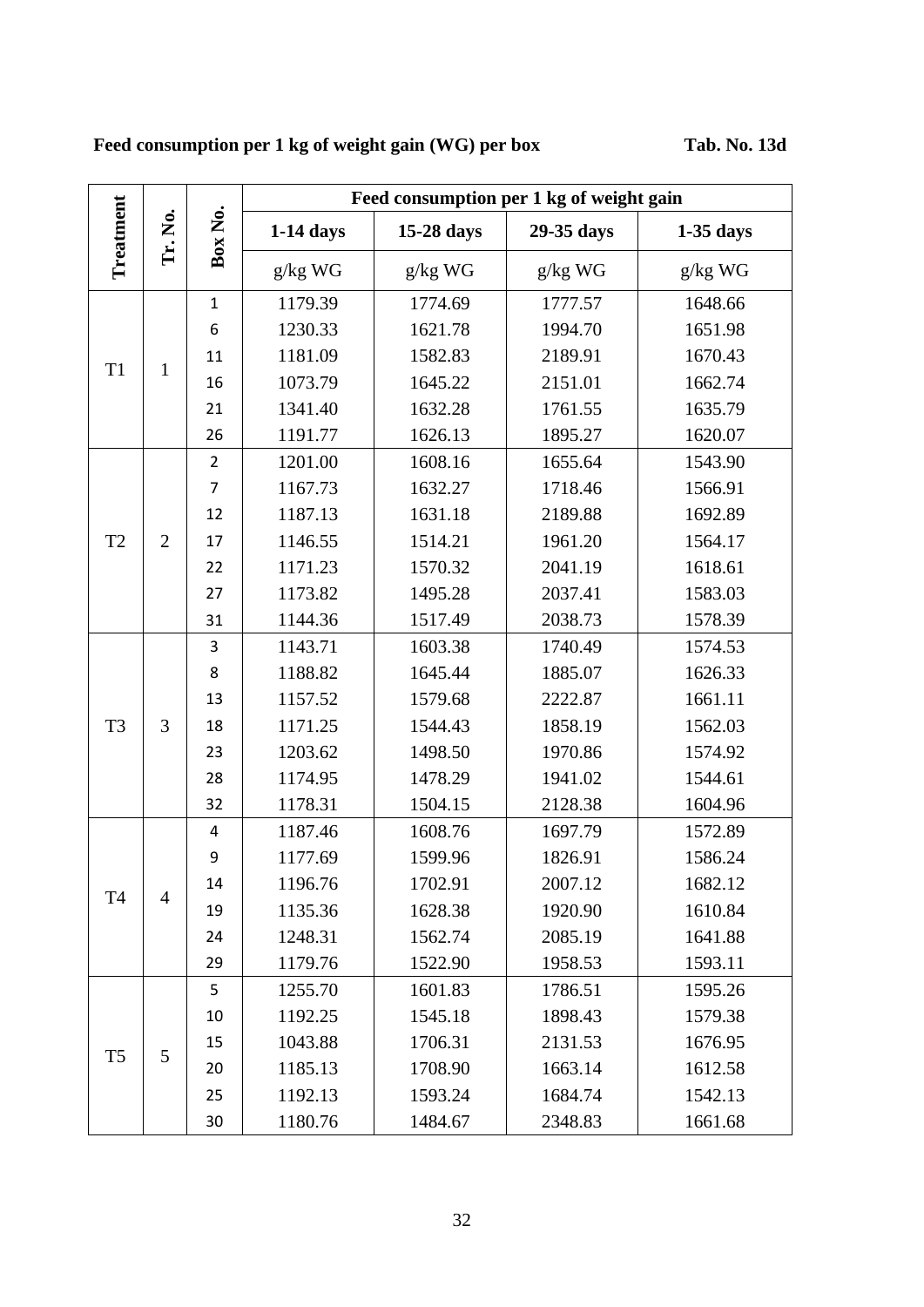# **Feed consumption per box Tab. No. 13e**

|                |                |                | <b>Feed consumption</b>                 |                                  |                                           |              |  |
|----------------|----------------|----------------|-----------------------------------------|----------------------------------|-------------------------------------------|--------------|--|
| Treatment      | Tr. No.        | Box No.        | <b>Starter</b><br>$(1-14 \text{ days})$ | Grower<br>$(15-28 \text{ days})$ | <b>Finisher</b><br>$(29-35 \text{ days})$ | <b>Total</b> |  |
|                |                |                | kg                                      | kg                               | $k\underline{g}$                          | kg           |  |
|                |                | $\mathbf{1}$   | 40.90                                   | 129.30                           | 97.80                                     | 268.00       |  |
| T <sub>1</sub> |                | 6              | 41.30                                   | 129.53                           | 96.42                                     | 267.25       |  |
|                | $\mathbf{1}$   | 11             | 38.50                                   | 131.40                           | 97.90                                     | 267.80       |  |
|                |                | 16             | 37.75                                   | 131.95                           | 97.40                                     | 267.10       |  |
|                |                | 21             | 44.17                                   | 130.71                           | 84.72                                     | 259.60       |  |
|                |                | 26             | 40.27                                   | 132.44                           | 96.27                                     | 268.98       |  |
|                |                | $\overline{2}$ | 41.05                                   | 128.83                           | 97.37                                     | 267.25       |  |
|                |                | $\overline{7}$ | 40.20                                   | 132.02                           | 95.88                                     | 268.10       |  |
|                |                | 12             | 39.59                                   | 132.29                           | 96.37                                     | 268.25       |  |
| T <sub>2</sub> | $\overline{2}$ | 17             | 39.88                                   | 129.12                           | 92.80                                     | 261.80       |  |
|                |                | 22             | 40.33                                   | 129.52                           | 93.65                                     | 263.50       |  |
|                |                | 27             | 39.98                                   | 129.69                           | 96.62                                     | 266.29       |  |
|                |                | 31             | 40.55                                   | 131.50                           | 91.48                                     | 263.53       |  |
|                | 3              | 3              | 41.40                                   | 130.27                           | 96.03                                     | 267.70       |  |
|                |                | 8              | 40.30                                   | 130.60                           | 97.00                                     | 267.90       |  |
|                |                | 13             | 39.83                                   | 129.82                           | 95.05                                     | 264.70       |  |
| T <sub>3</sub> |                | 18             | 39.56                                   | 130.92                           | 92.17                                     | 262.65       |  |
|                |                | 23             | 40.26                                   | 128.42                           | 94.42                                     | 263.10       |  |
|                |                | 28             | 40.13                                   | 128.15                           | 89.97                                     | 258.25       |  |
|                |                | 32             | 41.60                                   | 128.57                           | 96.29                                     | 266.46       |  |
|                | 4              | 4              | 41.65                                   | 127.15                           | 98.20                                     | 267.00       |  |
|                |                | 9              | 41.29                                   | 126.41                           | 100.50                                    | 268.20       |  |
|                |                | 14             | 41.33                                   | 131.56                           | 93.60                                     | 266.49       |  |
| <b>T4</b>      |                | 19             | 40.00                                   | 130.73                           | 95.05                                     | 265.78       |  |
|                |                | 24             | 40.50                                   | 130.95                           | 91.25                                     | 262.70       |  |
|                |                | 29             | 40.75                                   | 129.87                           | 89.83                                     | 260.45       |  |
|                |                | 5              | 41.10                                   | 126.79                           | 98.96                                     | 266.85       |  |
|                |                | 10             | 41.63                                   | 129.48                           | 97.49                                     | 268.60       |  |
|                |                | 15             | 37.40                                   | 133.94                           | 95.55                                     | 266.89       |  |
| T <sub>5</sub> | 5              | 20             | 40.20                                   | 132.05                           | 94.19                                     | 266.44       |  |
|                |                | 25             | 40.09                                   | 131.63                           | 89.16                                     | 260.88       |  |
|                |                | 30             | 41.20                                   | 128.50                           | 97.23                                     | 266.93       |  |